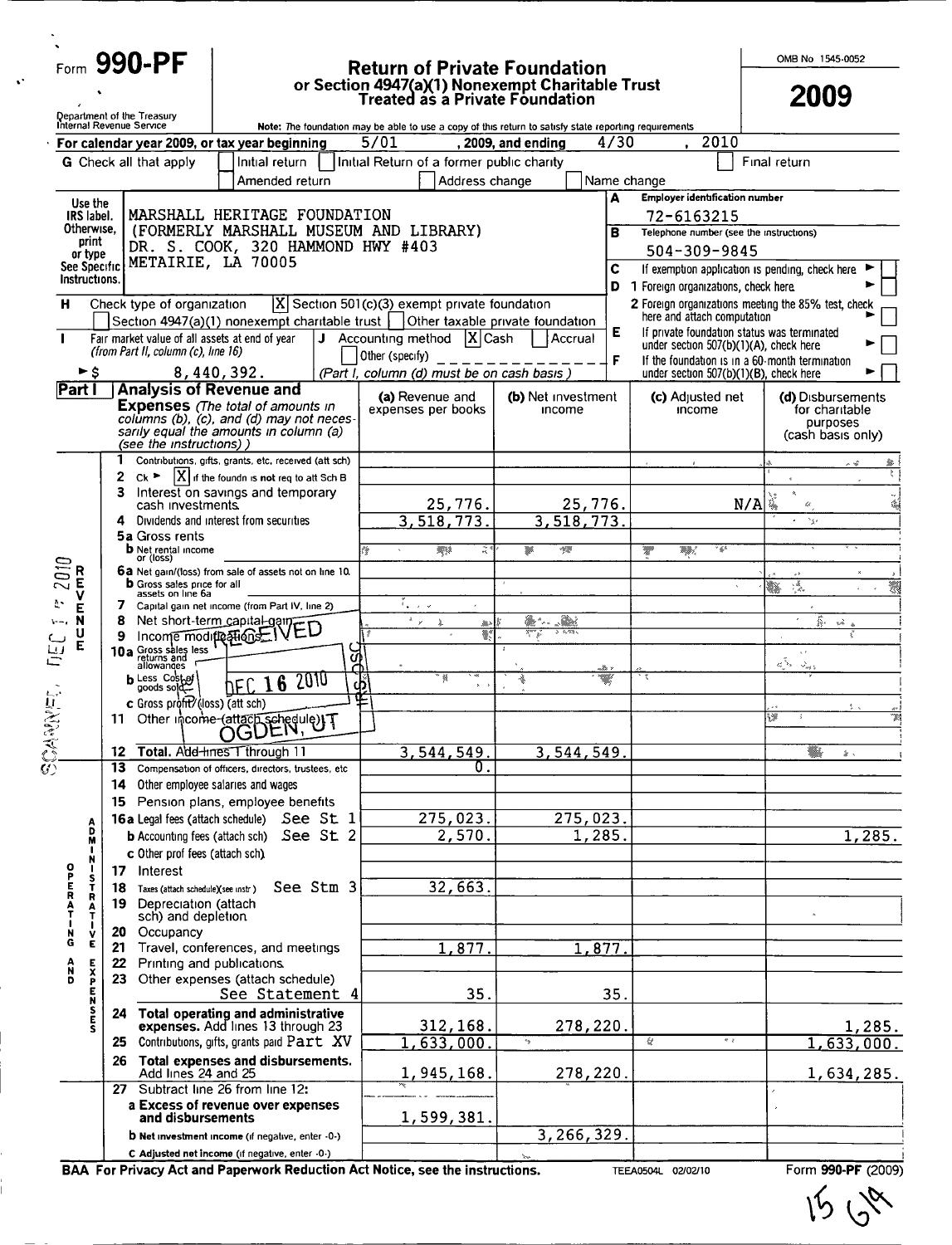|                                  |    | Form 990-PF (2009) MARSHALL HERITAGE FOUNDATION                                                                                |                   | 72-6163215     | Page 2                |
|----------------------------------|----|--------------------------------------------------------------------------------------------------------------------------------|-------------------|----------------|-----------------------|
|                                  |    | Attached schedules and amounts in the description<br>Part II. Balance Sheets<br>column should be for end-of-year amounts only  | Beginning of year |                | End of year           |
|                                  |    | (See instructions)                                                                                                             | (a) Book Value    | (b) Book Value | (c) Fair Market Value |
|                                  | 1  | Cash - non-interest-bearing                                                                                                    |                   |                |                       |
|                                  | 2  | Savings and temporary cash investments                                                                                         | 6,510,609.        | 3, 326, 220.   | 3,326,220.            |
|                                  |    | 100,000.<br>3 Accounts receivable                                                                                              |                   |                |                       |
|                                  |    | Less allowance for doubtful accounts                                                                                           | 100,000.          | 100,000.       | 100,000.              |
|                                  | 4  | Pledges receivable                                                                                                             |                   |                |                       |
|                                  |    | Less allowance for doubtful accounts                                                                                           |                   |                |                       |
|                                  | 5  | Grants receivable                                                                                                              |                   |                |                       |
|                                  |    | Receivables due from officers, directors, trustees, and other<br>disqualified persons (attach schedule) (see the instructions) |                   |                |                       |
|                                  |    | 7 Other notes and loans receivable (attach sch) $\blacktriangleright$                                                          |                   |                |                       |
| <b>ASSET</b>                     |    | Less: allowance for doubtful accounts ►                                                                                        |                   |                |                       |
|                                  | 8  | Inventories for sale or use                                                                                                    |                   |                |                       |
|                                  | 9  | Prepaid expenses and deferred charges                                                                                          | 103,960.          | 71,297.        | 71,297.               |
| S                                |    | 10a Investments $-$ U S and state government<br>obligations (attach schedule)                                                  |                   |                |                       |
|                                  |    | <b>b</b> Investments - corporate stock (attach schedule)                                                                       |                   |                |                       |
|                                  |    | $c$ Investments $-$ corporate bonds (attach schedule)                                                                          |                   |                |                       |
|                                  |    | 11 Investments - land, buildings, and<br>equipment. basis.                                                                     |                   |                |                       |
|                                  |    | Less: accumulated depreciation<br>(attach schedule)                                                                            |                   |                |                       |
|                                  |    | 12 Investments - mortgage loans                                                                                                |                   |                |                       |
|                                  | 13 | Investments - other (attach schedule) Statement 5                                                                              |                   | 4,816,433.     | 4, 942, 875.          |
|                                  |    | 14 Land, buildings, and equipment basis                                                                                        | A.<br>₩           |                |                       |
|                                  |    | Less: accumulated depreciation<br>(attach schedule)                                                                            |                   |                |                       |
|                                  |    | 15 Other assets (describe<br>16 Total assets (to be completed by all filers -<br>see instructions. Also, see page 1, item I)   | 6,714,569.        | 8, 313, 950.   | 8,440,392             |
|                                  | 17 | Accounts payable and accrued expenses                                                                                          |                   |                |                       |
|                                  | 18 | Grants payable                                                                                                                 |                   |                |                       |
| A<br>B<br>I                      | 19 | Deferred revenue                                                                                                               |                   |                |                       |
|                                  | 20 | Loans from officers, directors, trustees, & other disqualified persons                                                         |                   |                |                       |
|                                  | 21 | Mortgages and other notes payable (attach schedule)                                                                            |                   |                |                       |
|                                  | 22 | Other liabilities (describe                                                                                                    |                   |                |                       |
| E<br>S                           |    | 23 Total liabilities (add lines 17 through 22)                                                                                 | 0.                | 0.             |                       |
|                                  |    | Foundations that follow SFAS 117, check here<br>and complete lines 24 through 26 and lines 30 and 31.                          |                   |                |                       |
| N F                              | 24 | Unrestricted                                                                                                                   |                   |                |                       |
| $rac{\overline{E}}{T}$<br>U<br>Ñ | 25 | Temporarily restricted                                                                                                         |                   |                |                       |
| D                                |    | 26 Permanently restricted                                                                                                      |                   |                |                       |
| <b>ASSET</b><br>B<br>A           |    | $\blacktriangleright \overline{X}$<br>Foundations that do not follow SFAS 117, check here<br>and complete lines 27 through 31. |                   |                | ad S                  |
| L                                | 27 | Capital stock, trust principal, or current funds                                                                               |                   |                |                       |
| A<br>S<br>N                      | 28 | Paid-in or capital surplus, or land, building, and equipment fund                                                              |                   |                |                       |
| с                                | 29 | Retained earnings, accumulated income, endowment, or other funds                                                               | 6,714,569.        | 8,313,950.     |                       |
| Е<br>$\mathbf{o}$<br>R<br>S      | 30 | Total net assets or fund balances (see the instructions)                                                                       | 6,714,569.        | 8,313,950.     |                       |
|                                  | 31 | Total liabilities and net assets/fund balances<br>(see the instructions)                                                       | 6,714,569.        | 8, 313, 950.   | z                     |
|                                  |    | Part III Analysis of Changes in Net Assets or Fund Balances                                                                    |                   |                |                       |
| 1                                |    | Total net assets or fund balances at beginning of year - Part II, column (a), line 30 (must agree with                         |                   |                |                       |
|                                  |    | end-of-year figure reported on prior year's return).                                                                           |                   | 1              | 6,714,569.            |
| 2                                |    | Enter amount from Part I, line 27a                                                                                             |                   | $\overline{2}$ | 1,599,381.            |
| з                                |    | Other increases not included in line 2 (itemize).                                                                              |                   | 3              |                       |
| 4                                |    | Add lines 1, 2, and 3                                                                                                          |                   | 4              | 8, 313, 950.          |
| 5.                               |    | Decreases not included in line 2 (itemize).                                                                                    |                   | 5              |                       |

5 Decreases not included in line 2 (itemize)<br>
6 Total net assets or fund balances at end of year (line 4 minus line 5) – Part II, column (b), line 30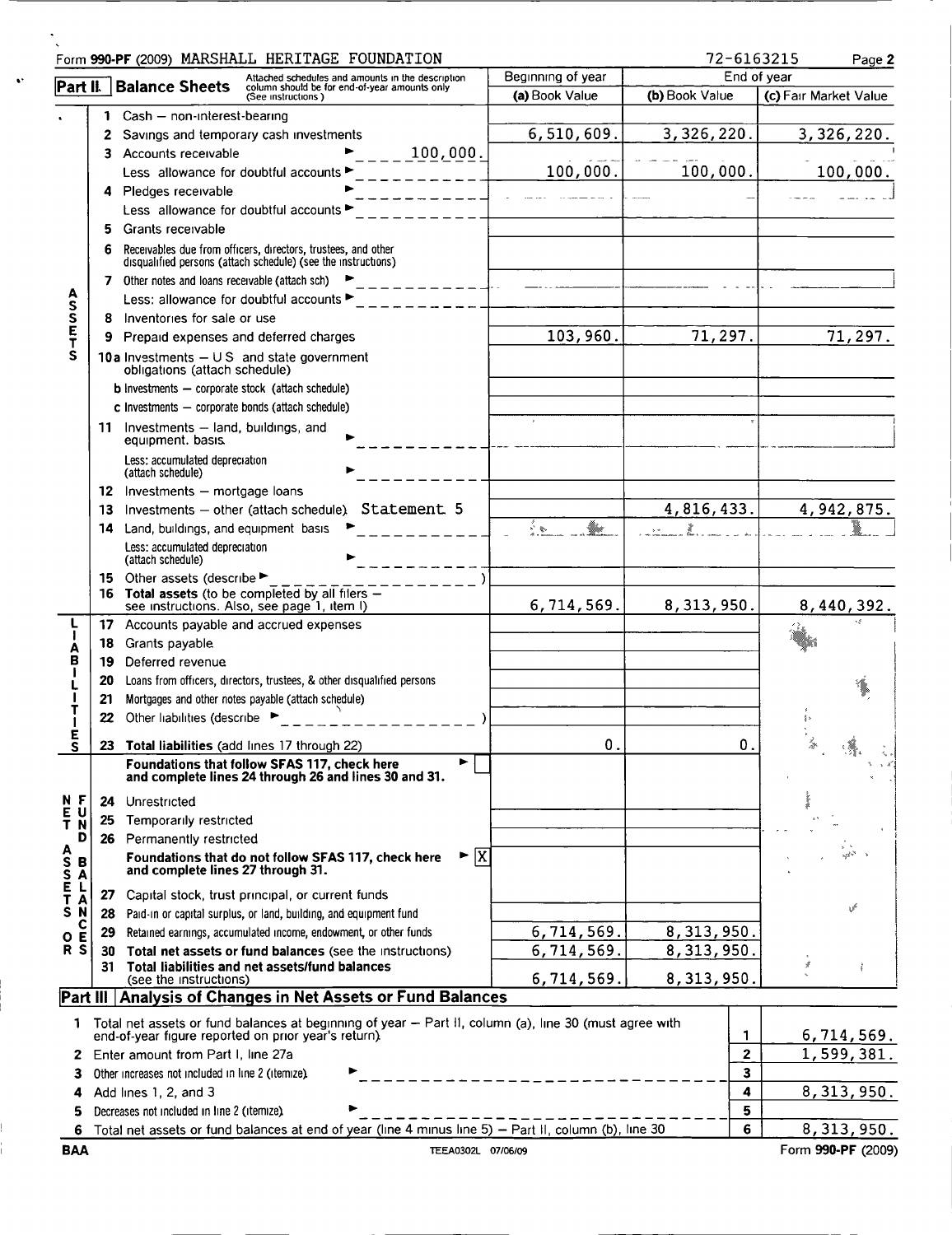| Form 990-PF (2009) MARSHALL HERITAGE FOUNDATION                         |                                                                                                                                                                                 |                                                                                 |                                                       | 72-6163215                                                      | Page 3                              |
|-------------------------------------------------------------------------|---------------------------------------------------------------------------------------------------------------------------------------------------------------------------------|---------------------------------------------------------------------------------|-------------------------------------------------------|-----------------------------------------------------------------|-------------------------------------|
| Part IV                                                                 | <b>Capital Gains and Losses for Tax on Investment Income</b>                                                                                                                    |                                                                                 |                                                       |                                                                 |                                     |
|                                                                         | (a) List and describe the kind(s) of property sold (e g., real estate,<br>2-story brick warehouse; or common stock, 200 shares MLC Company)                                     |                                                                                 | (b) How acquired<br>$P - P$ urchase<br>$D - Donation$ | (C) Date acquired<br>(month, day, year)                         | (d) Date sold<br>(month, day, year) |
| .1a N/A                                                                 |                                                                                                                                                                                 |                                                                                 |                                                       |                                                                 |                                     |
| b                                                                       |                                                                                                                                                                                 |                                                                                 |                                                       |                                                                 |                                     |
| c                                                                       |                                                                                                                                                                                 |                                                                                 |                                                       |                                                                 |                                     |
| d                                                                       |                                                                                                                                                                                 |                                                                                 |                                                       |                                                                 |                                     |
| е                                                                       |                                                                                                                                                                                 |                                                                                 |                                                       |                                                                 |                                     |
| (e) Gross sales price                                                   | (f) Depreciation allowed<br>(or allowable)                                                                                                                                      | (g) Cost or other basis<br>plus expense of sale                                 |                                                       | (h) Gain or (loss)<br>(e) $plus (f)$ minus $(q)$                |                                     |
|                                                                         |                                                                                                                                                                                 |                                                                                 |                                                       |                                                                 |                                     |
| a<br>b                                                                  |                                                                                                                                                                                 |                                                                                 |                                                       |                                                                 |                                     |
|                                                                         |                                                                                                                                                                                 |                                                                                 |                                                       |                                                                 |                                     |
| c<br>d                                                                  |                                                                                                                                                                                 |                                                                                 |                                                       |                                                                 |                                     |
|                                                                         |                                                                                                                                                                                 |                                                                                 |                                                       |                                                                 |                                     |
| е                                                                       |                                                                                                                                                                                 |                                                                                 |                                                       |                                                                 |                                     |
|                                                                         | Complete only for assets showing gain in column (h) and owned by the foundation on 12/31/69                                                                                     | (k) Excess of column (i)                                                        |                                                       | (I) Gains (Column (h)<br>gain minus column (k), but not less    |                                     |
| (i) Fair Market Value<br>as of 12/31/69                                 | (i) Adjusted basis<br>as of 12/31/69                                                                                                                                            | over column $(l)$ , if any                                                      |                                                       | than -0-) or Losses (from column (h))                           |                                     |
| a                                                                       |                                                                                                                                                                                 |                                                                                 |                                                       |                                                                 |                                     |
| b                                                                       |                                                                                                                                                                                 |                                                                                 |                                                       |                                                                 |                                     |
| C                                                                       |                                                                                                                                                                                 |                                                                                 |                                                       |                                                                 |                                     |
| d                                                                       |                                                                                                                                                                                 |                                                                                 |                                                       |                                                                 |                                     |
| е                                                                       |                                                                                                                                                                                 |                                                                                 |                                                       |                                                                 |                                     |
| 2 Capital gain net income or (net capital loss)                         |                                                                                                                                                                                 | If gain, also enter in Part I, line 7<br>If (loss), enter -0- in Part I, line 7 |                                                       | 2                                                               |                                     |
| 3.                                                                      | Net short-term capital gain or (loss) as defined in sections 1222(5) and (6):                                                                                                   |                                                                                 |                                                       |                                                                 |                                     |
| in Part I, line 8                                                       | If gain, also enter in Part I, line 8, column (c) (see the instructions) If (loss), enter -0-                                                                                   |                                                                                 |                                                       | 3                                                               |                                     |
|                                                                         | PartWad Qualification Under Section 4940(e) for Reduced Tax on Net Investment Income                                                                                            |                                                                                 |                                                       |                                                                 |                                     |
|                                                                         | (For optional use by domestic private foundations subject to the section 4940(a) tax on net investment income)                                                                  |                                                                                 |                                                       |                                                                 |                                     |
| If section 4940(d)(2) applies, leave this part blank                    |                                                                                                                                                                                 |                                                                                 |                                                       |                                                                 |                                     |
|                                                                         |                                                                                                                                                                                 |                                                                                 |                                                       |                                                                 |                                     |
|                                                                         | Was the foundation liable for the section 4942 tax on the distributable amount of any year in the base period?                                                                  |                                                                                 |                                                       | Yes                                                             | $[X]$ No                            |
|                                                                         | If 'Yes,' the foundation does not qualify under section 4940(e) Do not complete this part                                                                                       |                                                                                 |                                                       |                                                                 |                                     |
| 1                                                                       | Enter the appropriate amount in each column for each year; see the instructions before making any entries                                                                       |                                                                                 |                                                       |                                                                 |                                     |
| (a)<br>Base period years<br>Calendar year (or tax year<br>beginning in) | (b)<br>Adjusted qualifying distributions                                                                                                                                        | (c)<br>Net value of<br>noncharitable-use assets                                 |                                                       | (d)<br>Distribution ratio<br>(column (b) divided by column (c)) |                                     |
|                                                                         | 1, 144, 753.                                                                                                                                                                    | 6,334,526.                                                                      |                                                       |                                                                 | 0.180716                            |
| 2008                                                                    |                                                                                                                                                                                 | 3,179,458.                                                                      |                                                       |                                                                 | 0.089967                            |
| 2007                                                                    | 286,047.                                                                                                                                                                        |                                                                                 |                                                       |                                                                 | 0.024162                            |
| 2006                                                                    | 20,735.                                                                                                                                                                         |                                                                                 | 858,160.                                              |                                                                 | 0.014814                            |
| 2005                                                                    | 18,434.                                                                                                                                                                         | 1,244,350.                                                                      |                                                       |                                                                 |                                     |
| 2004                                                                    | 283,490.                                                                                                                                                                        |                                                                                 | 952, 335.                                             |                                                                 | 0.297679                            |
| 2 Total of line 1, column (d)                                           |                                                                                                                                                                                 |                                                                                 |                                                       | 2                                                               | 0.607338                            |
| 3.                                                                      | Average distribution ratio for the 5-year base period - divide the total on line 2 by 5, or by the<br>number of years the foundation has been in existence if less than 5 years |                                                                                 |                                                       | 3                                                               | 0.121468                            |
|                                                                         |                                                                                                                                                                                 |                                                                                 |                                                       |                                                                 |                                     |
|                                                                         | 4 Enter the net value of noncharitable-use assets for 2009 from Part X, line 5                                                                                                  |                                                                                 |                                                       | 4                                                               | 7,335,795.                          |
| Multiply line 4 by line 3<br>5.                                         |                                                                                                                                                                                 |                                                                                 |                                                       | 5                                                               | 891,064.                            |
| Enter 1% of net investment income (1% of Part I, line 27b)<br>6.        |                                                                                                                                                                                 |                                                                                 |                                                       | 6                                                               | 32,663.                             |
| 7 Add lines 5 and 6                                                     |                                                                                                                                                                                 |                                                                                 |                                                       | 7                                                               | 923, 727.                           |
| Enter qualifying distributions from Part XII, line 4<br>8.              |                                                                                                                                                                                 |                                                                                 |                                                       | 8                                                               | 1,634,285.                          |
|                                                                         |                                                                                                                                                                                 |                                                                                 |                                                       |                                                                 |                                     |

If line 8 is equal to or greater than line 7, check the box in Part VI, line 1b, and complete that part using a 1% tax rate See the<br>Part VI instructions

 $\overline{a}$ 

 $\ddot{\phantom{a}}$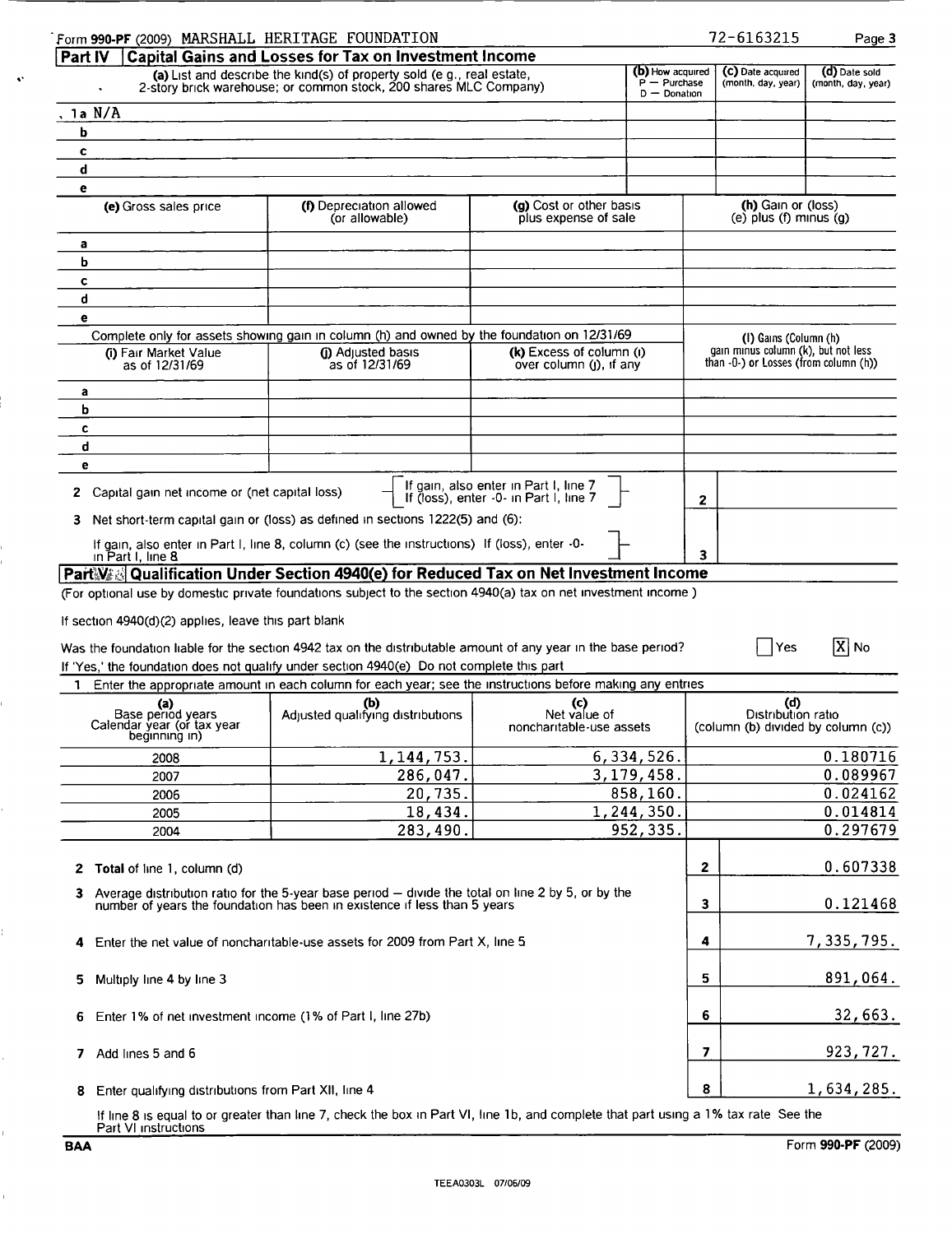| Part VI<br>Excise Tax Based on Investment Income (Section 4940(a), 4940(b), 4940(e), or 4948 - see the instructions)<br>1 a Exempt operating foundations described in section 4940(d)(2), check here<br>and enter 'N/A' on line 1<br>Date of ruling or determination letter:<br>(attach copy of letter if necessary - see instr.)<br>b Domestic foundations that meet the section 4940(e) requirements in Part V,<br>32,663.<br>1<br>$\triangleright$ $\vert X \vert$ and enter 1% of Part I, line 27b<br>check here<br>c All other domestic foundations enter 2% of line 27b. Exempt foreign organizations enter 4% of Part I, line 12, column (b)<br>2 Tax under section 511 (domestic section 4947(a)(1) trusts and taxable<br>foundations only Others enter -0-)<br>2<br>3<br>32,663.<br>Add lines 1 and 2<br>4<br>Subtitle A (income) tax (domestic section $4947(a)(1)$ trusts and taxable foundations only Others enter $-0$ -)<br>5<br>Tax based on investment income. Subtract line 4 from line 3 If zero or less, enter -0-<br>Credits/Payments<br>6<br>103,960.<br>a 2009 estimated tax pmts and 2008 overpayment credited to 2009<br>6а<br>蒜<br><b>b</b> Exempt foreign organizations $-$ tax withheld at source<br>6b<br>c Tax paid with application for extension of time to file (Form 8868)<br>6с<br>6d<br>d Backup withholding erroneously withheld<br>103,960.<br>Total credits and payments Add lines 6a through 6d<br>7<br>Enter any penalty for underpayment of estimated tax Check here $ X $ if Form 2220 is attached<br>8<br>8<br>9<br>Tax due. If the total of lines 5 and 8 is more than line 7, enter amount owed<br>Overpayment. If line 7 is more than the total of lines 5 and 8, enter the amount overpaid<br>10<br>10<br><u>71,</u> 297.<br>Enter the amount of line 10 to be: Credited to 2010 estimated tax<br>Refunded<br>11<br>11.<br><b>Part VII-A Statements Regarding Activities</b><br>耄<br><b>Yes</b><br>1a During the tax year, did the foundation attempt to influence any national, state, or local legislation or did it<br>participate or intervene in any political campaign?<br>1a<br>b Did it spend more than \$100 during the year (either directly or indirectly) for political purposes<br>(see the instructions for definition)?<br>1 b<br>If the answer is 'Yes' to 1a or 1b, attach a detailed description of the activities and copies of any materials published<br>or distributed by the foundation in connection with the activities<br>c Did the foundation file Form 1120-POL for this year?<br>1с<br>d Enter the amount (if any) of tax on political expenditures (section 4955) imposed during the year<br>QF.<br>79 P<br>0. (2) On foundation managers.<br>0.<br>(1) On the foundation<br>► ş<br>۰s<br>e Enter the reimbursement (if any) paid by the foundation during the year for political expenditure tax imposed on<br>►<br>s<br>0.<br>foundation managers<br>2 Has the foundation engaged in any activities that have not previously been reported to the IRS?<br>2<br>If 'Yes,' attach a detailed description of the activities<br>Has the foundation made any changes, not previously reported to the IRS, in its governing instrument, articles<br>of incorporation, or bylaws, or other similar instruments? If 'Yes,' attach a conformed copy of the changes<br>э<br>4a Did the foundation have unrelated business gross income of \$1,000 or more during the year?<br>4a<br><b>b</b> If 'Yes,' has it filed a tax return on <b>Form 990-T</b> for this year?<br>4b<br>5<br>Was there a liquidation, termination, dissolution, or substantial contraction during the year?<br>5.<br>If 'Yes,' attach the statement required by General Instruction T<br>4. V<br>Are the requirements of section 508(e) (relating to sections 4941 through 4945) satisfied either<br>6<br>53<br>• By language in the governing instrument, or<br>Ĭ<br>. By state legislation that effectively amends the governing instrument so that no mandatory directions that conflict<br>with the state law remain in the governing instrument?<br>Χ<br>6<br>X<br>7 Did the foundation have at least \$5,000 in assets at any time during the year? If 'Yes,' complete Part II, column (c), and Part XV<br>7<br>8a Enter the states to which the foundation reports or with which it is registered (see the instructions)<br>Ì<br>LA<br><b>b</b> If the answer is 'Yes' to line 7, has the foundation furnished a copy of Form 990-PF to the Attorney General<br>(or designate) of each state as required by General Instruction G? If 'No,' attach explanation<br>X<br>8b<br>Is the foundation claiming status as a private operating foundation within the meaning of section $4942(j)(3)$ or $4942(j)(5)$<br>9<br>for calendar year 2009 or the taxable year beginning in 2009 (see instructions for Part XIV)? If 'Yes,' complete Part XIV<br>9<br>Did any persons become substantial contributors during the tax year? If 'Yes,' attach a schedule listing their names<br>10 | Form 990-PF (2009) MARSHALL HERITAGE FOUNDATION<br>72-6163215 |    | Page 4              |
|------------------------------------------------------------------------------------------------------------------------------------------------------------------------------------------------------------------------------------------------------------------------------------------------------------------------------------------------------------------------------------------------------------------------------------------------------------------------------------------------------------------------------------------------------------------------------------------------------------------------------------------------------------------------------------------------------------------------------------------------------------------------------------------------------------------------------------------------------------------------------------------------------------------------------------------------------------------------------------------------------------------------------------------------------------------------------------------------------------------------------------------------------------------------------------------------------------------------------------------------------------------------------------------------------------------------------------------------------------------------------------------------------------------------------------------------------------------------------------------------------------------------------------------------------------------------------------------------------------------------------------------------------------------------------------------------------------------------------------------------------------------------------------------------------------------------------------------------------------------------------------------------------------------------------------------------------------------------------------------------------------------------------------------------------------------------------------------------------------------------------------------------------------------------------------------------------------------------------------------------------------------------------------------------------------------------------------------------------------------------------------------------------------------------------------------------------------------------------------------------------------------------------------------------------------------------------------------------------------------------------------------------------------------------------------------------------------------------------------------------------------------------------------------------------------------------------------------------------------------------------------------------------------------------------------------------------------------------------------------------------------------------------------------------------------------------------------------------------------------------------------------------------------------------------------------------------------------------------------------------------------------------------------------------------------------------------------------------------------------------------------------------------------------------------------------------------------------------------------------------------------------------------------------------------------------------------------------------------------------------------------------------------------------------------------------------------------------------------------------------------------------------------------------------------------------------------------------------------------------------------------------------------------------------------------------------------------------------------------------------------------------------------------------------------------------------------------------------------------------------------------------------------------------------------------------------------------------------------------------------------------------------------------------------------------------------------------------------------------------------------------------------------------------------------------------------------------------------------------------------------------------------------------------------------------------------------------------------------------------------------------------------------------------------------------------------------------------------------------------------------------------------------------------------------------------------------------------------------------------------------------------------------------------------------------------------------------------------------------------------------------------------------------|---------------------------------------------------------------|----|---------------------|
|                                                                                                                                                                                                                                                                                                                                                                                                                                                                                                                                                                                                                                                                                                                                                                                                                                                                                                                                                                                                                                                                                                                                                                                                                                                                                                                                                                                                                                                                                                                                                                                                                                                                                                                                                                                                                                                                                                                                                                                                                                                                                                                                                                                                                                                                                                                                                                                                                                                                                                                                                                                                                                                                                                                                                                                                                                                                                                                                                                                                                                                                                                                                                                                                                                                                                                                                                                                                                                                                                                                                                                                                                                                                                                                                                                                                                                                                                                                                                                                                                                                                                                                                                                                                                                                                                                                                                                                                                                                                                                                                                                                                                                                                                                                                                                                                                                                                                                                                                                                                                                    |                                                               |    |                     |
|                                                                                                                                                                                                                                                                                                                                                                                                                                                                                                                                                                                                                                                                                                                                                                                                                                                                                                                                                                                                                                                                                                                                                                                                                                                                                                                                                                                                                                                                                                                                                                                                                                                                                                                                                                                                                                                                                                                                                                                                                                                                                                                                                                                                                                                                                                                                                                                                                                                                                                                                                                                                                                                                                                                                                                                                                                                                                                                                                                                                                                                                                                                                                                                                                                                                                                                                                                                                                                                                                                                                                                                                                                                                                                                                                                                                                                                                                                                                                                                                                                                                                                                                                                                                                                                                                                                                                                                                                                                                                                                                                                                                                                                                                                                                                                                                                                                                                                                                                                                                                                    |                                                               |    |                     |
|                                                                                                                                                                                                                                                                                                                                                                                                                                                                                                                                                                                                                                                                                                                                                                                                                                                                                                                                                                                                                                                                                                                                                                                                                                                                                                                                                                                                                                                                                                                                                                                                                                                                                                                                                                                                                                                                                                                                                                                                                                                                                                                                                                                                                                                                                                                                                                                                                                                                                                                                                                                                                                                                                                                                                                                                                                                                                                                                                                                                                                                                                                                                                                                                                                                                                                                                                                                                                                                                                                                                                                                                                                                                                                                                                                                                                                                                                                                                                                                                                                                                                                                                                                                                                                                                                                                                                                                                                                                                                                                                                                                                                                                                                                                                                                                                                                                                                                                                                                                                                                    |                                                               |    |                     |
|                                                                                                                                                                                                                                                                                                                                                                                                                                                                                                                                                                                                                                                                                                                                                                                                                                                                                                                                                                                                                                                                                                                                                                                                                                                                                                                                                                                                                                                                                                                                                                                                                                                                                                                                                                                                                                                                                                                                                                                                                                                                                                                                                                                                                                                                                                                                                                                                                                                                                                                                                                                                                                                                                                                                                                                                                                                                                                                                                                                                                                                                                                                                                                                                                                                                                                                                                                                                                                                                                                                                                                                                                                                                                                                                                                                                                                                                                                                                                                                                                                                                                                                                                                                                                                                                                                                                                                                                                                                                                                                                                                                                                                                                                                                                                                                                                                                                                                                                                                                                                                    |                                                               |    | 0.                  |
|                                                                                                                                                                                                                                                                                                                                                                                                                                                                                                                                                                                                                                                                                                                                                                                                                                                                                                                                                                                                                                                                                                                                                                                                                                                                                                                                                                                                                                                                                                                                                                                                                                                                                                                                                                                                                                                                                                                                                                                                                                                                                                                                                                                                                                                                                                                                                                                                                                                                                                                                                                                                                                                                                                                                                                                                                                                                                                                                                                                                                                                                                                                                                                                                                                                                                                                                                                                                                                                                                                                                                                                                                                                                                                                                                                                                                                                                                                                                                                                                                                                                                                                                                                                                                                                                                                                                                                                                                                                                                                                                                                                                                                                                                                                                                                                                                                                                                                                                                                                                                                    |                                                               |    | О.<br>32,663.       |
|                                                                                                                                                                                                                                                                                                                                                                                                                                                                                                                                                                                                                                                                                                                                                                                                                                                                                                                                                                                                                                                                                                                                                                                                                                                                                                                                                                                                                                                                                                                                                                                                                                                                                                                                                                                                                                                                                                                                                                                                                                                                                                                                                                                                                                                                                                                                                                                                                                                                                                                                                                                                                                                                                                                                                                                                                                                                                                                                                                                                                                                                                                                                                                                                                                                                                                                                                                                                                                                                                                                                                                                                                                                                                                                                                                                                                                                                                                                                                                                                                                                                                                                                                                                                                                                                                                                                                                                                                                                                                                                                                                                                                                                                                                                                                                                                                                                                                                                                                                                                                                    |                                                               |    |                     |
|                                                                                                                                                                                                                                                                                                                                                                                                                                                                                                                                                                                                                                                                                                                                                                                                                                                                                                                                                                                                                                                                                                                                                                                                                                                                                                                                                                                                                                                                                                                                                                                                                                                                                                                                                                                                                                                                                                                                                                                                                                                                                                                                                                                                                                                                                                                                                                                                                                                                                                                                                                                                                                                                                                                                                                                                                                                                                                                                                                                                                                                                                                                                                                                                                                                                                                                                                                                                                                                                                                                                                                                                                                                                                                                                                                                                                                                                                                                                                                                                                                                                                                                                                                                                                                                                                                                                                                                                                                                                                                                                                                                                                                                                                                                                                                                                                                                                                                                                                                                                                                    |                                                               |    |                     |
|                                                                                                                                                                                                                                                                                                                                                                                                                                                                                                                                                                                                                                                                                                                                                                                                                                                                                                                                                                                                                                                                                                                                                                                                                                                                                                                                                                                                                                                                                                                                                                                                                                                                                                                                                                                                                                                                                                                                                                                                                                                                                                                                                                                                                                                                                                                                                                                                                                                                                                                                                                                                                                                                                                                                                                                                                                                                                                                                                                                                                                                                                                                                                                                                                                                                                                                                                                                                                                                                                                                                                                                                                                                                                                                                                                                                                                                                                                                                                                                                                                                                                                                                                                                                                                                                                                                                                                                                                                                                                                                                                                                                                                                                                                                                                                                                                                                                                                                                                                                                                                    |                                                               |    | О.<br>71,297.<br>0. |
|                                                                                                                                                                                                                                                                                                                                                                                                                                                                                                                                                                                                                                                                                                                                                                                                                                                                                                                                                                                                                                                                                                                                                                                                                                                                                                                                                                                                                                                                                                                                                                                                                                                                                                                                                                                                                                                                                                                                                                                                                                                                                                                                                                                                                                                                                                                                                                                                                                                                                                                                                                                                                                                                                                                                                                                                                                                                                                                                                                                                                                                                                                                                                                                                                                                                                                                                                                                                                                                                                                                                                                                                                                                                                                                                                                                                                                                                                                                                                                                                                                                                                                                                                                                                                                                                                                                                                                                                                                                                                                                                                                                                                                                                                                                                                                                                                                                                                                                                                                                                                                    |                                                               |    |                     |
|                                                                                                                                                                                                                                                                                                                                                                                                                                                                                                                                                                                                                                                                                                                                                                                                                                                                                                                                                                                                                                                                                                                                                                                                                                                                                                                                                                                                                                                                                                                                                                                                                                                                                                                                                                                                                                                                                                                                                                                                                                                                                                                                                                                                                                                                                                                                                                                                                                                                                                                                                                                                                                                                                                                                                                                                                                                                                                                                                                                                                                                                                                                                                                                                                                                                                                                                                                                                                                                                                                                                                                                                                                                                                                                                                                                                                                                                                                                                                                                                                                                                                                                                                                                                                                                                                                                                                                                                                                                                                                                                                                                                                                                                                                                                                                                                                                                                                                                                                                                                                                    |                                                               |    | No<br>X             |
|                                                                                                                                                                                                                                                                                                                                                                                                                                                                                                                                                                                                                                                                                                                                                                                                                                                                                                                                                                                                                                                                                                                                                                                                                                                                                                                                                                                                                                                                                                                                                                                                                                                                                                                                                                                                                                                                                                                                                                                                                                                                                                                                                                                                                                                                                                                                                                                                                                                                                                                                                                                                                                                                                                                                                                                                                                                                                                                                                                                                                                                                                                                                                                                                                                                                                                                                                                                                                                                                                                                                                                                                                                                                                                                                                                                                                                                                                                                                                                                                                                                                                                                                                                                                                                                                                                                                                                                                                                                                                                                                                                                                                                                                                                                                                                                                                                                                                                                                                                                                                                    |                                                               |    | x                   |
|                                                                                                                                                                                                                                                                                                                                                                                                                                                                                                                                                                                                                                                                                                                                                                                                                                                                                                                                                                                                                                                                                                                                                                                                                                                                                                                                                                                                                                                                                                                                                                                                                                                                                                                                                                                                                                                                                                                                                                                                                                                                                                                                                                                                                                                                                                                                                                                                                                                                                                                                                                                                                                                                                                                                                                                                                                                                                                                                                                                                                                                                                                                                                                                                                                                                                                                                                                                                                                                                                                                                                                                                                                                                                                                                                                                                                                                                                                                                                                                                                                                                                                                                                                                                                                                                                                                                                                                                                                                                                                                                                                                                                                                                                                                                                                                                                                                                                                                                                                                                                                    |                                                               |    |                     |
|                                                                                                                                                                                                                                                                                                                                                                                                                                                                                                                                                                                                                                                                                                                                                                                                                                                                                                                                                                                                                                                                                                                                                                                                                                                                                                                                                                                                                                                                                                                                                                                                                                                                                                                                                                                                                                                                                                                                                                                                                                                                                                                                                                                                                                                                                                                                                                                                                                                                                                                                                                                                                                                                                                                                                                                                                                                                                                                                                                                                                                                                                                                                                                                                                                                                                                                                                                                                                                                                                                                                                                                                                                                                                                                                                                                                                                                                                                                                                                                                                                                                                                                                                                                                                                                                                                                                                                                                                                                                                                                                                                                                                                                                                                                                                                                                                                                                                                                                                                                                                                    |                                                               |    | x                   |
|                                                                                                                                                                                                                                                                                                                                                                                                                                                                                                                                                                                                                                                                                                                                                                                                                                                                                                                                                                                                                                                                                                                                                                                                                                                                                                                                                                                                                                                                                                                                                                                                                                                                                                                                                                                                                                                                                                                                                                                                                                                                                                                                                                                                                                                                                                                                                                                                                                                                                                                                                                                                                                                                                                                                                                                                                                                                                                                                                                                                                                                                                                                                                                                                                                                                                                                                                                                                                                                                                                                                                                                                                                                                                                                                                                                                                                                                                                                                                                                                                                                                                                                                                                                                                                                                                                                                                                                                                                                                                                                                                                                                                                                                                                                                                                                                                                                                                                                                                                                                                                    |                                                               |    | X                   |
|                                                                                                                                                                                                                                                                                                                                                                                                                                                                                                                                                                                                                                                                                                                                                                                                                                                                                                                                                                                                                                                                                                                                                                                                                                                                                                                                                                                                                                                                                                                                                                                                                                                                                                                                                                                                                                                                                                                                                                                                                                                                                                                                                                                                                                                                                                                                                                                                                                                                                                                                                                                                                                                                                                                                                                                                                                                                                                                                                                                                                                                                                                                                                                                                                                                                                                                                                                                                                                                                                                                                                                                                                                                                                                                                                                                                                                                                                                                                                                                                                                                                                                                                                                                                                                                                                                                                                                                                                                                                                                                                                                                                                                                                                                                                                                                                                                                                                                                                                                                                                                    |                                                               |    | X<br>$\mathbf X$    |
|                                                                                                                                                                                                                                                                                                                                                                                                                                                                                                                                                                                                                                                                                                                                                                                                                                                                                                                                                                                                                                                                                                                                                                                                                                                                                                                                                                                                                                                                                                                                                                                                                                                                                                                                                                                                                                                                                                                                                                                                                                                                                                                                                                                                                                                                                                                                                                                                                                                                                                                                                                                                                                                                                                                                                                                                                                                                                                                                                                                                                                                                                                                                                                                                                                                                                                                                                                                                                                                                                                                                                                                                                                                                                                                                                                                                                                                                                                                                                                                                                                                                                                                                                                                                                                                                                                                                                                                                                                                                                                                                                                                                                                                                                                                                                                                                                                                                                                                                                                                                                                    |                                                               |    | N∤A<br>X            |
|                                                                                                                                                                                                                                                                                                                                                                                                                                                                                                                                                                                                                                                                                                                                                                                                                                                                                                                                                                                                                                                                                                                                                                                                                                                                                                                                                                                                                                                                                                                                                                                                                                                                                                                                                                                                                                                                                                                                                                                                                                                                                                                                                                                                                                                                                                                                                                                                                                                                                                                                                                                                                                                                                                                                                                                                                                                                                                                                                                                                                                                                                                                                                                                                                                                                                                                                                                                                                                                                                                                                                                                                                                                                                                                                                                                                                                                                                                                                                                                                                                                                                                                                                                                                                                                                                                                                                                                                                                                                                                                                                                                                                                                                                                                                                                                                                                                                                                                                                                                                                                    |                                                               |    | 48., °              |
|                                                                                                                                                                                                                                                                                                                                                                                                                                                                                                                                                                                                                                                                                                                                                                                                                                                                                                                                                                                                                                                                                                                                                                                                                                                                                                                                                                                                                                                                                                                                                                                                                                                                                                                                                                                                                                                                                                                                                                                                                                                                                                                                                                                                                                                                                                                                                                                                                                                                                                                                                                                                                                                                                                                                                                                                                                                                                                                                                                                                                                                                                                                                                                                                                                                                                                                                                                                                                                                                                                                                                                                                                                                                                                                                                                                                                                                                                                                                                                                                                                                                                                                                                                                                                                                                                                                                                                                                                                                                                                                                                                                                                                                                                                                                                                                                                                                                                                                                                                                                                                    |                                                               |    |                     |
|                                                                                                                                                                                                                                                                                                                                                                                                                                                                                                                                                                                                                                                                                                                                                                                                                                                                                                                                                                                                                                                                                                                                                                                                                                                                                                                                                                                                                                                                                                                                                                                                                                                                                                                                                                                                                                                                                                                                                                                                                                                                                                                                                                                                                                                                                                                                                                                                                                                                                                                                                                                                                                                                                                                                                                                                                                                                                                                                                                                                                                                                                                                                                                                                                                                                                                                                                                                                                                                                                                                                                                                                                                                                                                                                                                                                                                                                                                                                                                                                                                                                                                                                                                                                                                                                                                                                                                                                                                                                                                                                                                                                                                                                                                                                                                                                                                                                                                                                                                                                                                    |                                                               |    |                     |
|                                                                                                                                                                                                                                                                                                                                                                                                                                                                                                                                                                                                                                                                                                                                                                                                                                                                                                                                                                                                                                                                                                                                                                                                                                                                                                                                                                                                                                                                                                                                                                                                                                                                                                                                                                                                                                                                                                                                                                                                                                                                                                                                                                                                                                                                                                                                                                                                                                                                                                                                                                                                                                                                                                                                                                                                                                                                                                                                                                                                                                                                                                                                                                                                                                                                                                                                                                                                                                                                                                                                                                                                                                                                                                                                                                                                                                                                                                                                                                                                                                                                                                                                                                                                                                                                                                                                                                                                                                                                                                                                                                                                                                                                                                                                                                                                                                                                                                                                                                                                                                    |                                                               |    |                     |
|                                                                                                                                                                                                                                                                                                                                                                                                                                                                                                                                                                                                                                                                                                                                                                                                                                                                                                                                                                                                                                                                                                                                                                                                                                                                                                                                                                                                                                                                                                                                                                                                                                                                                                                                                                                                                                                                                                                                                                                                                                                                                                                                                                                                                                                                                                                                                                                                                                                                                                                                                                                                                                                                                                                                                                                                                                                                                                                                                                                                                                                                                                                                                                                                                                                                                                                                                                                                                                                                                                                                                                                                                                                                                                                                                                                                                                                                                                                                                                                                                                                                                                                                                                                                                                                                                                                                                                                                                                                                                                                                                                                                                                                                                                                                                                                                                                                                                                                                                                                                                                    |                                                               |    |                     |
|                                                                                                                                                                                                                                                                                                                                                                                                                                                                                                                                                                                                                                                                                                                                                                                                                                                                                                                                                                                                                                                                                                                                                                                                                                                                                                                                                                                                                                                                                                                                                                                                                                                                                                                                                                                                                                                                                                                                                                                                                                                                                                                                                                                                                                                                                                                                                                                                                                                                                                                                                                                                                                                                                                                                                                                                                                                                                                                                                                                                                                                                                                                                                                                                                                                                                                                                                                                                                                                                                                                                                                                                                                                                                                                                                                                                                                                                                                                                                                                                                                                                                                                                                                                                                                                                                                                                                                                                                                                                                                                                                                                                                                                                                                                                                                                                                                                                                                                                                                                                                                    |                                                               |    | x                   |
| Form 990-PF (2009)<br>BAA                                                                                                                                                                                                                                                                                                                                                                                                                                                                                                                                                                                                                                                                                                                                                                                                                                                                                                                                                                                                                                                                                                                                                                                                                                                                                                                                                                                                                                                                                                                                                                                                                                                                                                                                                                                                                                                                                                                                                                                                                                                                                                                                                                                                                                                                                                                                                                                                                                                                                                                                                                                                                                                                                                                                                                                                                                                                                                                                                                                                                                                                                                                                                                                                                                                                                                                                                                                                                                                                                                                                                                                                                                                                                                                                                                                                                                                                                                                                                                                                                                                                                                                                                                                                                                                                                                                                                                                                                                                                                                                                                                                                                                                                                                                                                                                                                                                                                                                                                                                                          | and addresses                                                 | 10 | x.                  |

 $\ddot{\phantom{a}}$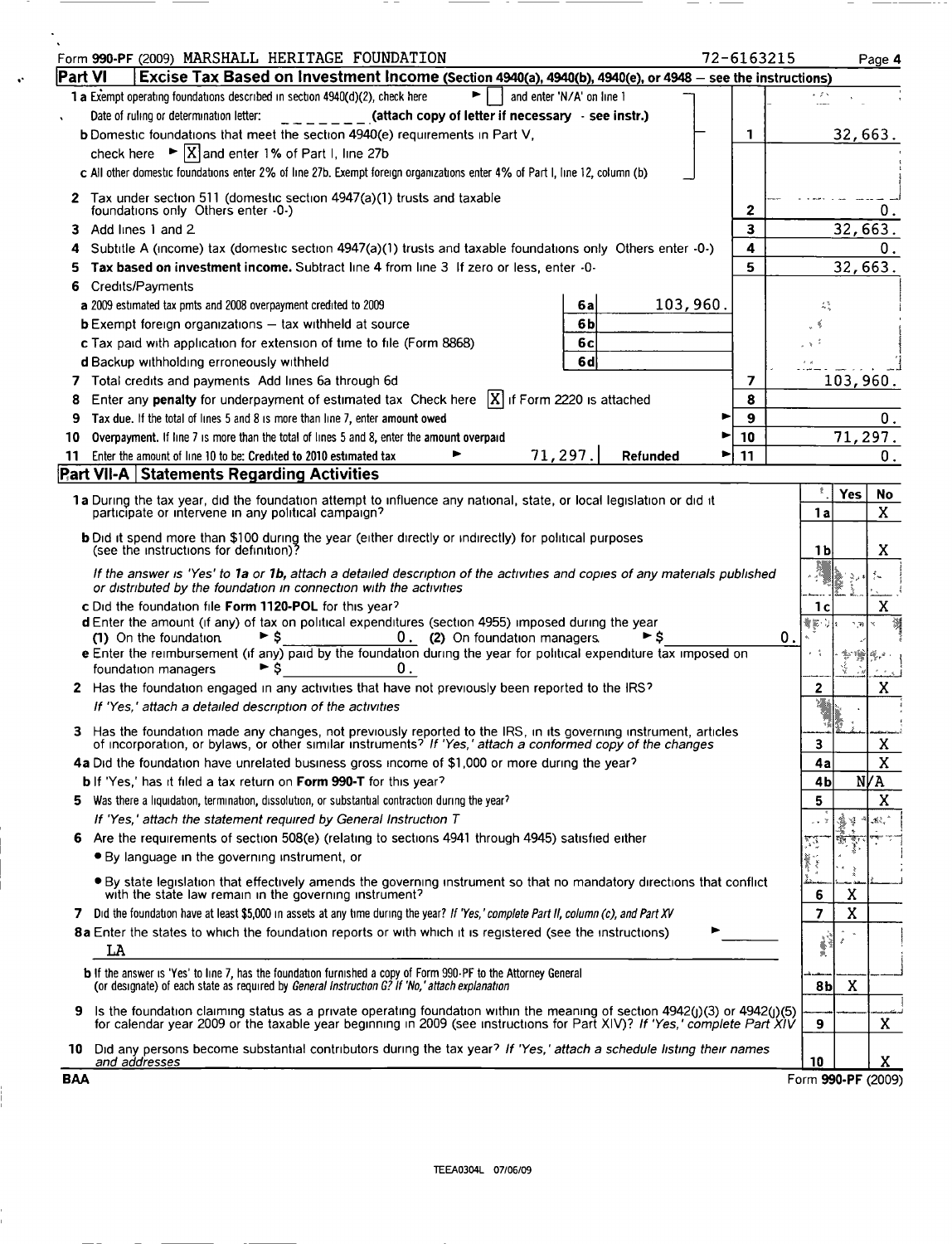|     | Form 990-PF (2009) MARSHALL HERITAGE FOUNDATION                                                                                                                                                                                                                                                                                                                                                                                                                                                                     |                          | 72-6163215        |                     |              | Page 5                  |
|-----|---------------------------------------------------------------------------------------------------------------------------------------------------------------------------------------------------------------------------------------------------------------------------------------------------------------------------------------------------------------------------------------------------------------------------------------------------------------------------------------------------------------------|--------------------------|-------------------|---------------------|--------------|-------------------------|
|     | <b>Part VII-A   Statements Regarding Activities Continued</b>                                                                                                                                                                                                                                                                                                                                                                                                                                                       |                          |                   |                     |              |                         |
| 11  | At any time during the year, did the foundation, directly or indirectly, own a controlled entity<br>within the meaning of section 512(b)(13)? If 'Yes', attach schedule (see instructions).                                                                                                                                                                                                                                                                                                                         |                          |                   | 11                  |              | X                       |
| 12  | Did the foundation acquire a direct or indirect interest in any applicable insurance contract before<br>August 17, 2008?                                                                                                                                                                                                                                                                                                                                                                                            |                          |                   | 12                  |              | X.                      |
|     | 13 Did the foundation comply with the public inspection requirements for its annual returns and exemption application?<br>$\blacktriangleright$ N/A<br>Website address                                                                                                                                                                                                                                                                                                                                              |                          |                   | 13                  | X            |                         |
| 14. | Telephone no. ► 504-309-9845<br>The books are in care of ► DR. STEPHEN D. COOK<br>Located at ► 320 HAMMOND HWY, SUITE 403 METAIRIE LA<br>$ZIP + 4$                                                                                                                                                                                                                                                                                                                                                                  | 70005                    |                   |                     |              |                         |
| 15. | Section 4947(a)(1) nonexempt charitable trusts filing Form 990-PF in lieu of Form 1041 - Check here                                                                                                                                                                                                                                                                                                                                                                                                                 |                          |                   | N/A                 |              |                         |
|     | and enter the amount of tax-exempt interest received or accrued during the year                                                                                                                                                                                                                                                                                                                                                                                                                                     | $\blacktriangleright$ 15 |                   |                     |              | N/A                     |
|     | Part VII-B   Statements Regarding Activities for Which Form 4720 May Be Required                                                                                                                                                                                                                                                                                                                                                                                                                                    |                          |                   |                     |              |                         |
|     | File Form 4720 if any item is checked in the 'Yes' column, unless an exception applies.                                                                                                                                                                                                                                                                                                                                                                                                                             |                          |                   |                     | Yes          | No                      |
|     | 1 a During the year did the foundation (either directly or indirectly)<br>(1) Engage in the sale or exchange, or leasing of property with a disqualified person?                                                                                                                                                                                                                                                                                                                                                    | Yes                      | $ \mathbf{X} $ No | $\mathcal{E}^{(1)}$ |              |                         |
|     | (2) Borrow money from, lend money to, or otherwise extend credit to (or accept it from) a<br>disqualified person?                                                                                                                                                                                                                                                                                                                                                                                                   | Yes                      | X No              |                     |              |                         |
|     | (3) Furnish goods, services, or facilities to (or accept them from) a disqualified person?<br>(4) Pay compensation to, or pay or reimburse the expenses of, a disqualified person?                                                                                                                                                                                                                                                                                                                                  | <b>Yes</b><br>Yes        | $X$ No<br>No      | さす                  | $\vec{u}$    |                         |
|     | (5) Transfer any income or assets to a disqualified person (or make any of either available<br>for the benefit or use of a disqualified person)?                                                                                                                                                                                                                                                                                                                                                                    | Yes                      | $X$ No            | sr, f               |              |                         |
|     | <b>(6)</b> Agree to pay money or property to a government official? (Exception. Check 'No' if the<br>foundation agreed to make a grant to or to employ the official for a period after termination<br>of government service, if terminating within 90 days)                                                                                                                                                                                                                                                         | <b>Yes</b>               | $ X $ No          |                     |              |                         |
|     | b If any answer is 'Yes' to 1a(1)-(6), did any of the acts fail to qualify under the exceptions described in<br>Regulations section 53 4941(d) 3 or in a current notice regarding disaster assistance (see the instructions)?                                                                                                                                                                                                                                                                                       |                          |                   | 1 b                 |              | x                       |
|     | Organizations relying on a current notice regarding disaster assistance check here.                                                                                                                                                                                                                                                                                                                                                                                                                                 |                          |                   |                     |              |                         |
|     | c Did the foundation engage in a prior year in any of the acts described in 1a, other than excepted acts, that were not corrected before the first day of the tax year beginning in 2009?                                                                                                                                                                                                                                                                                                                           |                          |                   | 1с                  | ti y<br>32.8 | .<br>Mark med<br>X      |
|     | 2 Taxes on failure to distribute income (section 4942) (does not apply for years the foundation was a<br>private operating foundation defined in section $4942(j)(3)$ or $4942(j)(5)$ )                                                                                                                                                                                                                                                                                                                             |                          |                   |                     |              |                         |
|     | a At the end of tax year 2009, did the foundation have any undistributed income (lines 6d<br>and 6e, Part XIII) for tax year(s) beginning before 2009?                                                                                                                                                                                                                                                                                                                                                              | Yes                      | $ X $ No          |                     | Æ.           |                         |
|     | If 'Yes,' list the years $\blacktriangleright$<br>$20$ , $20$ , $20$ , $20$ , $20$ , $20$                                                                                                                                                                                                                                                                                                                                                                                                                           |                          |                   |                     |              |                         |
|     | <b>b</b> Are there any years listed in 2a for which the foundation is not applying the provisions of section 4942(a)(2)<br>(relating to incorrect valuation of assets) to the year's undistributed income? (If applying section 4942(a)(2) to<br>all years listed, answer 'No' and attach statement $-$ see the instructions.)                                                                                                                                                                                      |                          |                   | 2b                  |              | NV A                    |
|     | c If the provisions of section 4942(a)(2) are being applied to any of the years listed in 2a, list the years here.                                                                                                                                                                                                                                                                                                                                                                                                  |                          |                   |                     |              |                         |
|     | ▶ 20_ _ ,20_ _ ,20_ _ ,20_ _<br>3a Did the foundation hold more than a 2% direct or indirect interest in any business<br>enterprise at any time during the year?                                                                                                                                                                                                                                                                                                                                                    |                          | Yes $[X]$ No      |                     |              |                         |
|     | <b>b</b> If 'Yes,' did it have excess business holdings in 2009 as a result of (1) any purchase by the foundation<br>or disqualified persons after May 26, 1969, (2) the lapse of the 5-year period (or longer period approved<br>by the Commissioner under section 4943(c)(7)) to dispose of holdings acquired by gift or bequest, or<br>(3) the lapse of the 10-, 15-, or 20-year first phase holding period? (Use Schedule C, Form 4720, to<br>determine if the foundation had excess business holdings in 2009) |                          |                   | Зb                  | ۰.           | NVA                     |
|     | 4a Did the foundation invest during the year any amount in a manner that would jeopardize its<br>charitable purposes?                                                                                                                                                                                                                                                                                                                                                                                               |                          |                   | 4a                  |              | X                       |
|     | <b>b</b> Did the foundation make any investment in a prior year (but after December 31, 1969) that could<br>jeopardize its charitable purpose that had not been removed from jeopardy before the first day of                                                                                                                                                                                                                                                                                                       |                          |                   |                     |              |                         |
|     | the tax year beginning in 2009?<br><b>BAA</b>                                                                                                                                                                                                                                                                                                                                                                                                                                                                       |                          |                   | 4b                  |              | X<br>Form 990-PF (2009) |

Ī.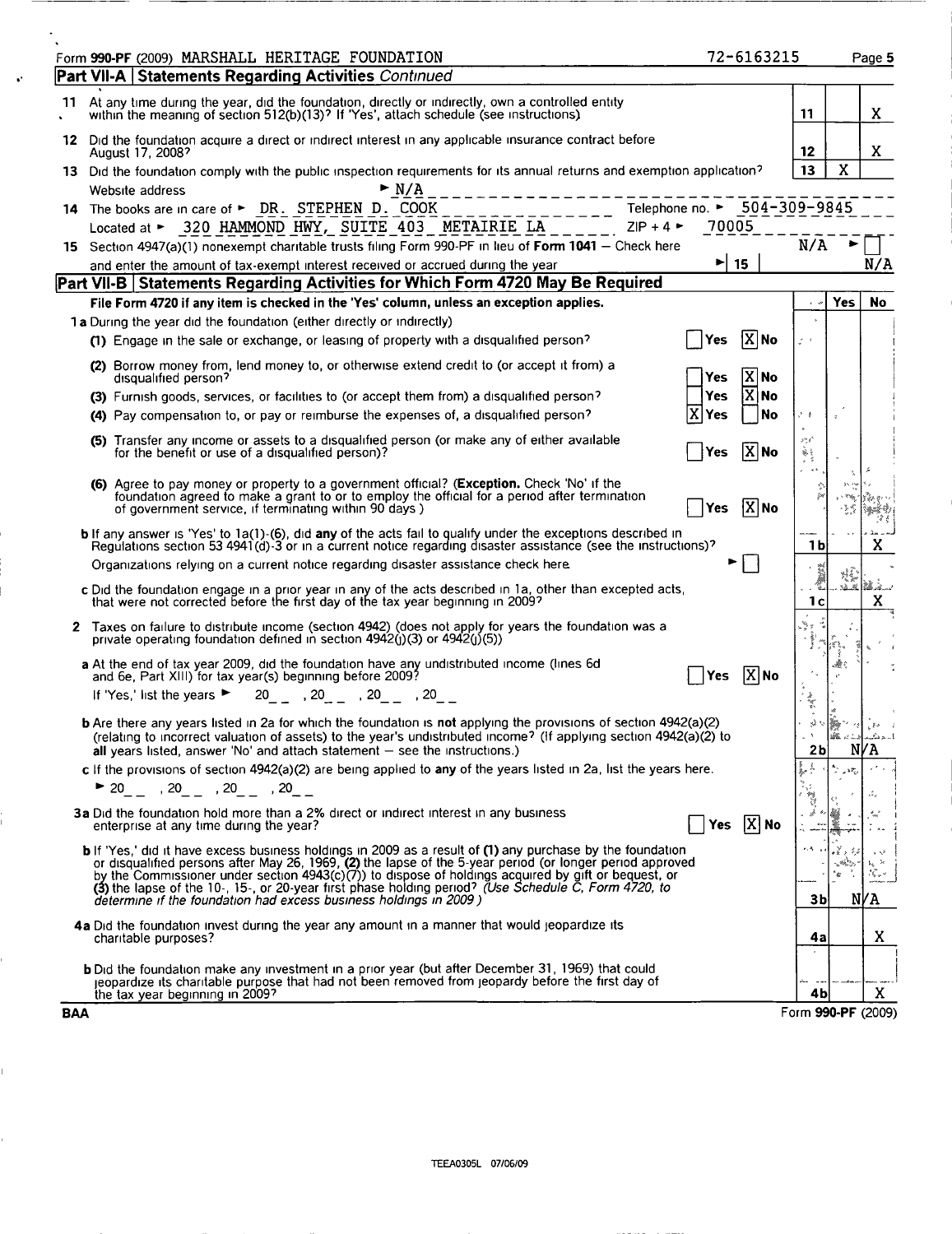| MARSHALL HERITAGE FOUNDATION<br>Form 990-PF (2009)<br>Part VII-B   Statements Regarding Activities for Which Form 4720 May Be Required (continued)                                                                                                    |                                                                       |                                              | 72-6163215                                                                     |                                 | Page 6                                   |
|-------------------------------------------------------------------------------------------------------------------------------------------------------------------------------------------------------------------------------------------------------|-----------------------------------------------------------------------|----------------------------------------------|--------------------------------------------------------------------------------|---------------------------------|------------------------------------------|
|                                                                                                                                                                                                                                                       |                                                                       |                                              |                                                                                |                                 |                                          |
| 5a During the year did the foundation pay or incur any amount to<br>(1) Carry on propaganda, or otherwise attempt to influence legislation (section 4945(e))?                                                                                         |                                                                       |                                              | $ X $ No<br><b>Yes</b>                                                         | 4                               |                                          |
| (2) Influence the outcome of any specific public election (see section 4955), or to carry                                                                                                                                                             |                                                                       |                                              | X                                                                              | No                              |                                          |
| on, directly or indirectly, any voter registration drive?<br>(3) Provide a grant to an individual for travel, study, or other similar purposes?                                                                                                       |                                                                       |                                              | Yes<br> x <br><b>Yes</b>                                                       | No                              |                                          |
| (4) Provide a grant to an organization other than a charitable, etc, organization described<br>in section $509(a)(1)$ , (2), or (3), or section $4940(d)(2)^{2}$ (see instructions)                                                                   |                                                                       |                                              | Yes                                                                            | $ X $ No                        |                                          |
| (5) Provide for any purpose other than religious, charitable, scientific, literary, or<br>educational purposes, or for the prevention of cruelty to children or animals?                                                                              |                                                                       |                                              | Yes                                                                            | $ X $ No                        |                                          |
| <b>b</b> If any answer is 'Yes' to 5a(1)-(5), did any of the transactions fail to qualify under the exceptions<br>described in Regulations section 53 4945 or in a current notice regarding disaster assistance                                       |                                                                       |                                              |                                                                                |                                 | N/A                                      |
| (see instructions)?<br>Organizations relying on a current notice regarding disaster assistance check here.                                                                                                                                            |                                                                       |                                              |                                                                                | 5b                              |                                          |
| c If the answer is 'Yes' to question 5a(4), does the foundation claim exemption from the<br>tax because it maintained expenditure responsibility for the grant?<br>If 'Yes,' attach the statement required by Requiations section 53 4945-5(d)        |                                                                       |                                              | N/A<br>Yes                                                                     | ۰.<br>No<br>×,                  |                                          |
|                                                                                                                                                                                                                                                       |                                                                       |                                              |                                                                                |                                 |                                          |
| 6a Did the foundation, during the year, receive any funds, directly or indirectly, to pay premiums<br>on a personal benefit contract?<br>b Did the foundation, during the year, pay premiums, directly or indirectly, on a personal benefit contract? |                                                                       |                                              | <b>Yes</b>                                                                     | $ \overline{X} $ No<br>纟.<br>6b | x                                        |
| If 'Yes' to 6b, file Form 8870.                                                                                                                                                                                                                       |                                                                       |                                              |                                                                                |                                 |                                          |
| 7a At any time during the tax year, was the foundation a party to a prohibited tax shelter transaction?                                                                                                                                               |                                                                       |                                              | <b>Yes</b>                                                                     | $ X $ No                        | ×                                        |
| <b>b</b> If yes, did the foundation receive any proceeds or have any net income attributable to the transaction?                                                                                                                                      |                                                                       |                                              |                                                                                | 7 <sub>b</sub>                  | N/A                                      |
| Part VIII <sup>®</sup> Information About Officers, Directors, Trustees, Foundation Managers, Highly Paid Employees,                                                                                                                                   |                                                                       |                                              |                                                                                |                                 |                                          |
| and Contractors                                                                                                                                                                                                                                       |                                                                       |                                              |                                                                                |                                 |                                          |
| 1 List all officers, directors, trustees, foundation managers and their compensation (see instructions).                                                                                                                                              |                                                                       |                                              |                                                                                |                                 |                                          |
| (a) Name and address                                                                                                                                                                                                                                  | <b>(b)</b> Title and average<br>hours per week<br>devoted to position | (c) Compensation<br>(If not paid, enter -0-) | (d) Contributions to<br>employee benefit<br>plans and deferred<br>compensation |                                 | (e) Expense account,<br>other allowances |
| STEPHEN D. COOK<br>DR.<br>320 HAMMOND HWY, SUITE 403                                                                                                                                                                                                  | Trustee<br>2.00                                                       | О.                                           | 0.                                                                             |                                 | 0.                                       |
| METAIRIE, LA 70005                                                                                                                                                                                                                                    |                                                                       |                                              |                                                                                |                                 |                                          |
| ELAINE T. MARSHALL                                                                                                                                                                                                                                    | Trustee                                                               | $\mathbf 0$ .                                | $\mathbf 0$ .                                                                  |                                 | $\mathbf{0}$ .                           |
| 5917 CLUB OAKS DRIVE                                                                                                                                                                                                                                  | 2.00                                                                  |                                              |                                                                                |                                 |                                          |
| DALLAS, TX 75248                                                                                                                                                                                                                                      |                                                                       |                                              |                                                                                |                                 |                                          |
| <b>PRESTON L. MARSHALL</b>                                                                                                                                                                                                                            | Trustee                                                               | 0.                                           | 0.                                                                             |                                 | $\mathbf 0$                              |
| 7600 W. TIDWELL RD, SUITE 503                                                                                                                                                                                                                         | 2.00                                                                  |                                              |                                                                                |                                 |                                          |
| HOUSTON, TX 77040                                                                                                                                                                                                                                     |                                                                       |                                              |                                                                                |                                 |                                          |
| E. PIERCE MARSHALL, JR                                                                                                                                                                                                                                | Trustee                                                               | 0.                                           | 0.                                                                             |                                 | 0.                                       |
| 7001 PRESTON ROAD, SUITE 400                                                                                                                                                                                                                          | 2.00                                                                  |                                              |                                                                                |                                 |                                          |
| DALLAS, TX 75205                                                                                                                                                                                                                                      |                                                                       |                                              |                                                                                |                                 |                                          |
| 2 Compensation of five highest-paid employees (other than those included on line 1- see instructions). If none, enter 'NONE.'                                                                                                                         |                                                                       |                                              |                                                                                |                                 |                                          |
| (a) Name and address of each employee<br>paid more than \$50,000                                                                                                                                                                                      | (b) Title and average<br>hours per week<br>devoted to position        | (c) Compensation                             | (d) Contributions to<br>employee benefit<br>plans and deferred<br>compensation |                                 | (e) Expense account,<br>other allowances |
| None ____________________                                                                                                                                                                                                                             |                                                                       |                                              |                                                                                |                                 |                                          |
|                                                                                                                                                                                                                                                       |                                                                       |                                              |                                                                                |                                 |                                          |
| - - - - - - - - - - - - - - - - - -                                                                                                                                                                                                                   |                                                                       |                                              |                                                                                |                                 |                                          |
|                                                                                                                                                                                                                                                       |                                                                       |                                              |                                                                                |                                 |                                          |
|                                                                                                                                                                                                                                                       |                                                                       |                                              |                                                                                |                                 |                                          |
|                                                                                                                                                                                                                                                       |                                                                       |                                              |                                                                                |                                 |                                          |
|                                                                                                                                                                                                                                                       |                                                                       |                                              |                                                                                |                                 |                                          |
| Total number of other employees paid over \$50,000                                                                                                                                                                                                    |                                                                       |                                              |                                                                                | ►                               | 0                                        |

 $\ddot{\bullet}$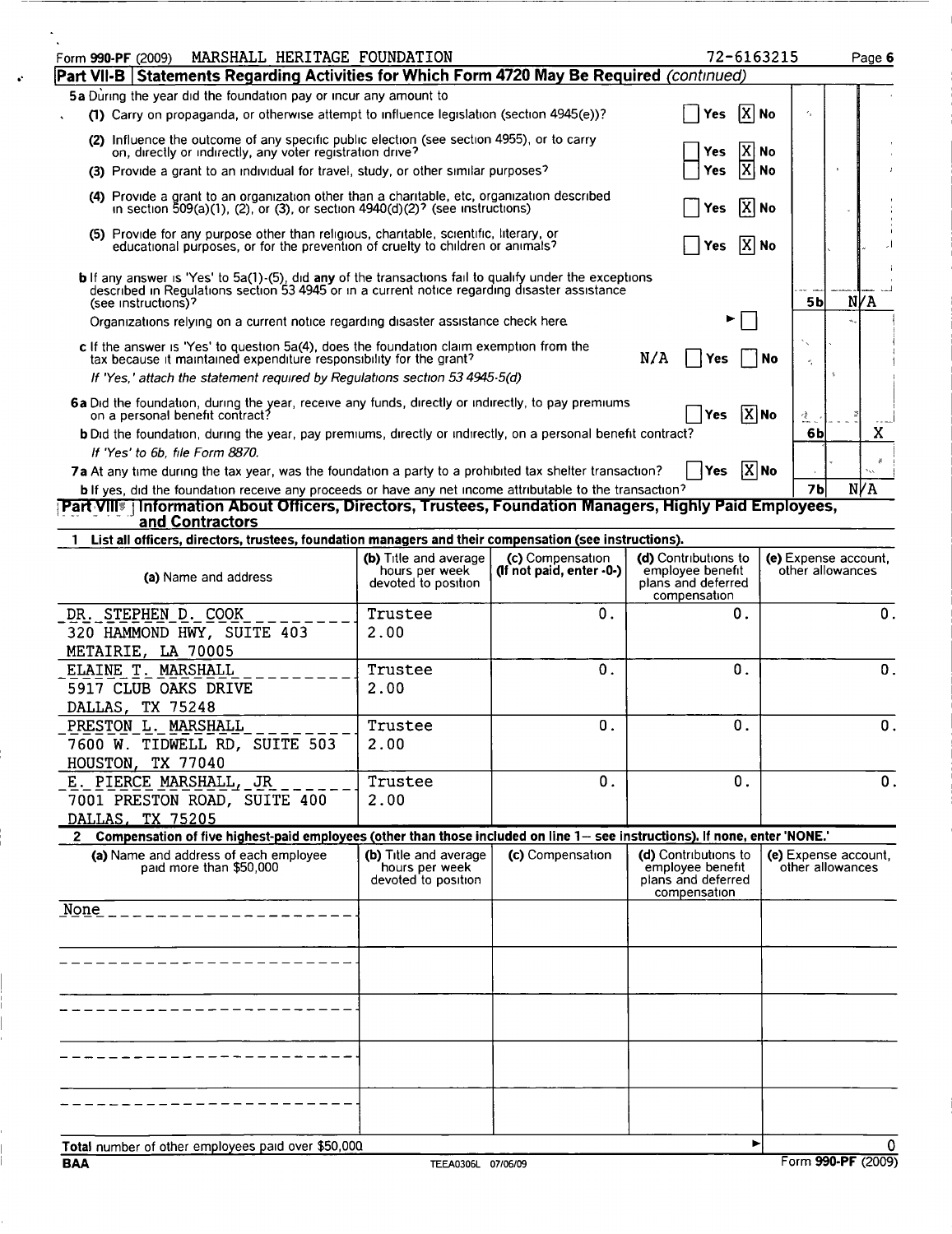| HERITAGE<br>Form 990-PF (2009) MARSHALL.<br>FOUNDATION | <b></b><br>$2 - 6163215$ | $P$ age, |
|--------------------------------------------------------|--------------------------|----------|
|--------------------------------------------------------|--------------------------|----------|

Part <u>VIII \_</u> Information About Officers, Directors, Trustees, Foundation Managers, Highly Paid Employees, and Contractors (continued)

## 3 Five highest-paid independent contractors for professional services -- (see instructions). If none,<br>enter 'NONE.'

| (a) Name and address of each person paid more than \$50,000              | (b) Type of service | (c) Compensation |
|--------------------------------------------------------------------------|---------------------|------------------|
| None                                                                     |                     |                  |
|                                                                          |                     |                  |
|                                                                          |                     |                  |
|                                                                          |                     |                  |
|                                                                          |                     |                  |
|                                                                          |                     |                  |
|                                                                          |                     |                  |
|                                                                          |                     |                  |
|                                                                          |                     |                  |
|                                                                          |                     |                  |
|                                                                          |                     |                  |
|                                                                          |                     |                  |
|                                                                          |                     |                  |
|                                                                          |                     |                  |
|                                                                          |                     |                  |
| Total number of others receiving over \$50,000 for professional services |                     | ▶                |

## **Part IX-A Summary of Direct Charitable Activities**

| List the foundation's four largest direct charitable activities during the tax year Include relevant statistical information such as the number of<br>organizations and other beneficiaries served, conferences convened, research papers produced, etc. |                                                                                                                        |  |  |  |
|----------------------------------------------------------------------------------------------------------------------------------------------------------------------------------------------------------------------------------------------------------|------------------------------------------------------------------------------------------------------------------------|--|--|--|
|                                                                                                                                                                                                                                                          | N/A                                                                                                                    |  |  |  |
|                                                                                                                                                                                                                                                          | _____________________________________                                                                                  |  |  |  |
|                                                                                                                                                                                                                                                          | __________________________________<br>_______________________                                                          |  |  |  |
| 3                                                                                                                                                                                                                                                        |                                                                                                                        |  |  |  |
| 4                                                                                                                                                                                                                                                        | <u> 1990 - Alexandr Alexandr Alexandr Alexandr Alexandr Alexandr Alexandr Alexandr Alexandr Alexandr Alexandr Alex</u> |  |  |  |
|                                                                                                                                                                                                                                                          |                                                                                                                        |  |  |  |

### **Part IX-B** Summary of Program-Related Investments (see instructions)

| Describe the two largest program-related investments made by the foundation during the tax year on lines 1 and 2 | Amount             |
|------------------------------------------------------------------------------------------------------------------|--------------------|
| 1 N/A                                                                                                            |                    |
| ----------------                                                                                                 |                    |
|                                                                                                                  |                    |
| ________________________                                                                                         |                    |
| ----------------                                                                                                 |                    |
| All other program-related investments See instructions                                                           |                    |
| 3<br>_____________________________                                                                               |                    |
|                                                                                                                  |                    |
|                                                                                                                  |                    |
| Total. Add lines 1 through 3                                                                                     | 0.                 |
| <b>BAA</b>                                                                                                       | Form 990-PF (2009) |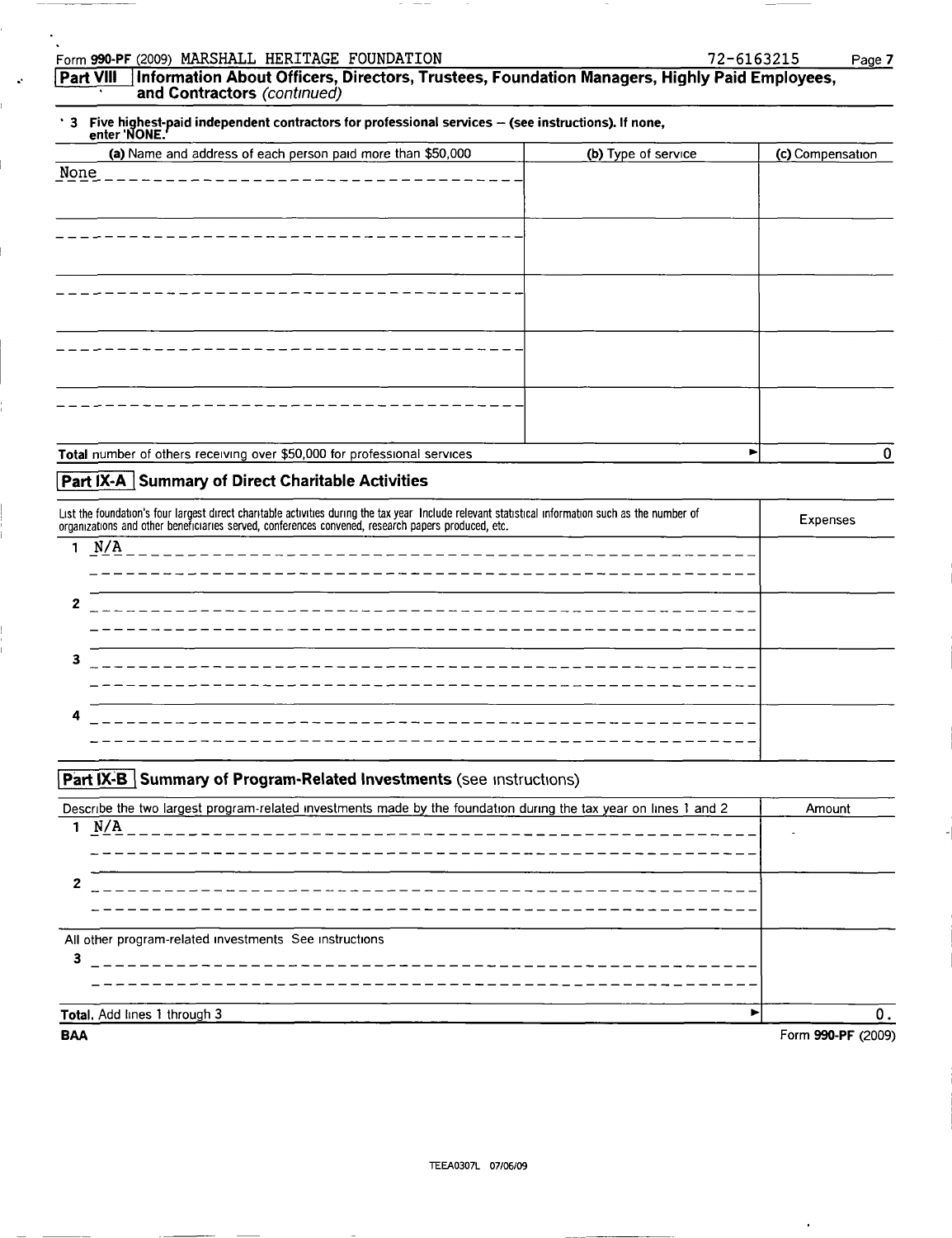| Form 990-PF (2009) MARSHALL HERITAGE FOUNDATION                                                                                                                                                                | 72-6163215              | Page 8     |
|----------------------------------------------------------------------------------------------------------------------------------------------------------------------------------------------------------------|-------------------------|------------|
| Part X <sup>25</sup> Minimum Investment Return (All domestic foundations must complete this part. Foreign foundations,<br>see instructions.)                                                                   |                         |            |
| 1 Fair market value of assets not used (or held for use) directly in carrying out charitable, etc, purposes<br>a Average monthly fair market value of securities.                                              | لدمدات<br>1a            | 914, 422.  |
| <b>b</b> Average of monthly cash balances                                                                                                                                                                      | 1 <sub>b</sub>          | 6,361,789. |
| <b>c</b> Fair market value of all other assets (see instructions)                                                                                                                                              | 1c                      | 171,297.   |
| <b>d Total</b> (add lines 1a, b, and c)                                                                                                                                                                        | 1 <sub>d</sub>          | 7,447,508. |
| e Reduction claimed for blockage or other factors reported on lines 1a and 1c                                                                                                                                  |                         |            |
| 0.<br>1 e<br>(attach detailed explanation)                                                                                                                                                                     |                         |            |
| 2 Acquisition indebtedness applicable to line 1 assets                                                                                                                                                         | 2                       | U.         |
| Subtract line 2 from line 1d                                                                                                                                                                                   | 3                       | 7,447,508. |
| Cash deemed held for charitable activities Enter 1-1/2% of line 3<br>4<br>(for greater amount, see instructions)                                                                                               | 4                       | 111, 713.  |
| Net value of noncharitable-use assets. Subtract line 4 from line 3. Enter here and on Part V, line 4<br>5.                                                                                                     | 5                       | 7,335,795. |
| 6 Minimum investment return. Enter 5% of line 5                                                                                                                                                                | 6                       | 366,790.   |
| Part XI <sup>-</sup> Distributable Amount (see instructions) (Section 4942(j)(3) and (j)(5) private operating foundations<br>and certain foreign organizations check here ►<br>and do not complete this part.) |                         |            |
| 1 Minimum investment return from Part X, line 6                                                                                                                                                                | 1                       | 366,790.   |
| 32,663.<br>2a Tax on investment income for 2009 from Part VI, line 5<br>2a                                                                                                                                     |                         |            |
| 2 <sub>b</sub><br><b>b</b> Income tax for 2009 (This does not include the tax from Part VI.)                                                                                                                   |                         |            |
| c Add lines 2a and 2b                                                                                                                                                                                          | 2c                      | 32,663.    |
| Distributable amount before adjustments Subtract line 2c from line 1<br>3.                                                                                                                                     | $\overline{\mathbf{3}}$ | 334, 127.  |
| Recoveries of amounts treated as qualifying distributions<br>4                                                                                                                                                 | 4                       |            |
| Add lines 3 and 4<br>5                                                                                                                                                                                         | 5                       | 334, 127.  |
| 6<br>Deduction from distributable amount (see instructions)                                                                                                                                                    | 6                       |            |
| Distributable amount as adjusted Subtract line 6 from line 5 Enter here and on Part XIII, line 1<br>7                                                                                                          | $\overline{7}$          | 334, 127.  |
| <b>Part XII</b> Qualifying Distributions (see instructions)                                                                                                                                                    |                         |            |
| 1 Amounts paid (including administrative expenses) to accomplish charitable, etc, purposes                                                                                                                     | alka.                   |            |
| <b>a</b> Expenses, contributions, gifts, etc $-$ total from Part I, column (d), line 26                                                                                                                        | 1a                      | 1,634,285. |
| <b>b</b> Program-related investments $-$ total from Part IX-B                                                                                                                                                  | 1 <sub>b</sub>          |            |
| 2 Amounts paid to acquire assets used (or held for use) directly in carrying out charitable, etc, purposes.                                                                                                    | $\mathbf{2}$            |            |
| 3 Amounts set aside for specific charitable projects that satisfy the a Suitability test (prior IRS approval required)                                                                                         | 3a                      |            |
| <b>b</b> Cash distribution test (attach the required schedule)                                                                                                                                                 | 3b                      |            |
| <b>Qualifying distributions.</b> Add lines 1a through 3b. Enter here and on Part V, line 8, and Part XIII, line 4                                                                                              | 4                       | 1,634,285. |
| Foundations that qualify under section 4940(e) for the reduced rate of tax on net investment income.<br>5.<br>Enter 1% of Part I, line 27b (see instructions)                                                  | 5                       | 32,663.    |
| 6 Adjusted qualifying distributions. Subtract line 5 from line 4                                                                                                                                               | 6                       | 1,601,622. |
| Note: The amount on line 6 will be used in Part V, column (b), in subsequent years when calculating whether the foundation qualifies for the section 4940(e) reduction of tax in those years                   |                         |            |

 $\hat{\mathcal{A}}$ 

 $\mathcal{L}$ 

BAA Form 990-PF (2009)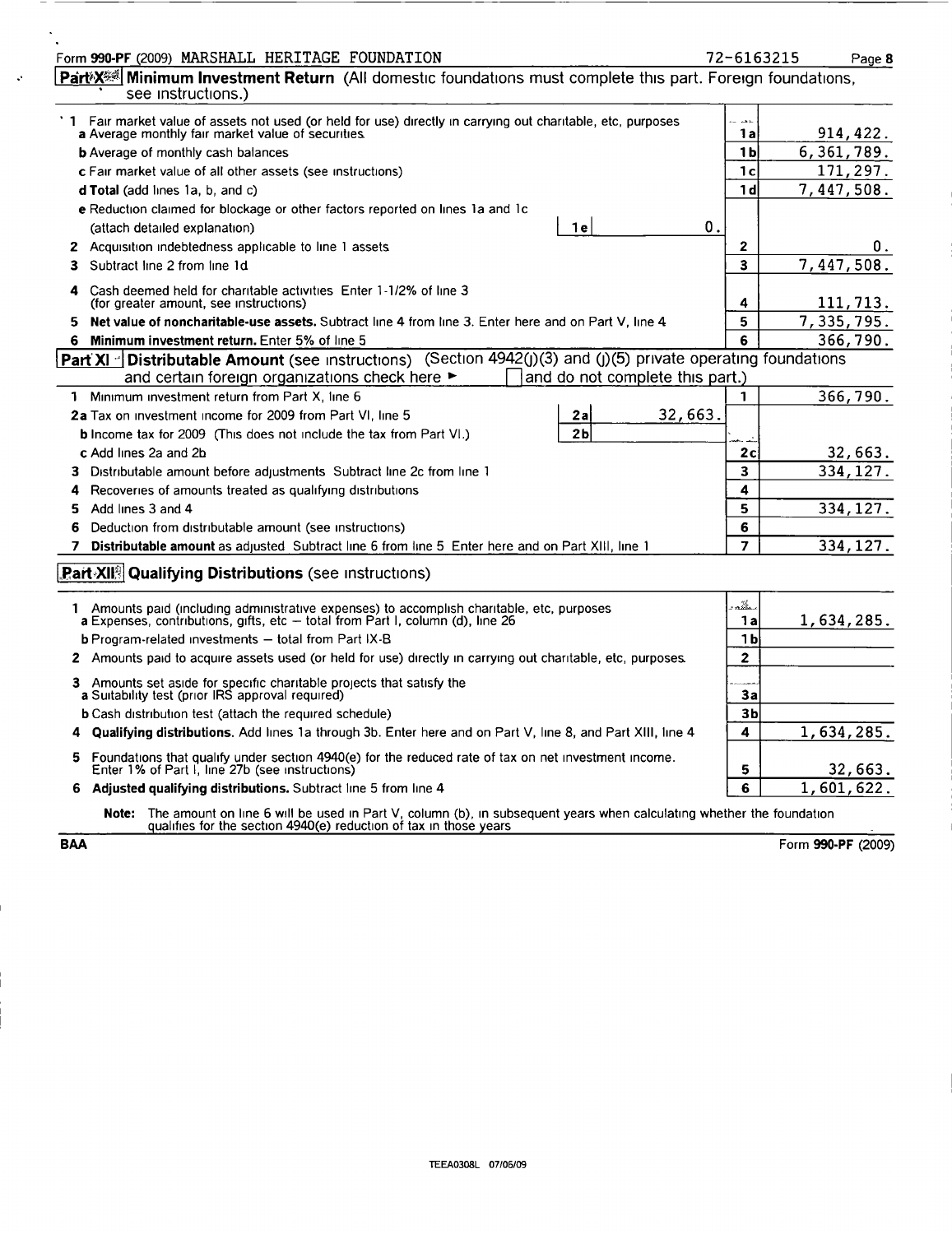### Form 990-PF (2009) MARSHALL HERITAGE FOUNDATION 72-6163215 Page 9

## **Part XIII** Undistributed Income (see instructions)

|                                                                                                   | (a)<br>Corpus                                                                                                                                                                                                                                                                                                                                                                                                                                                                  | (b)<br>Years prior to 2008 | $^{(c)}_{2008}$    | (d)<br>2009 |
|---------------------------------------------------------------------------------------------------|--------------------------------------------------------------------------------------------------------------------------------------------------------------------------------------------------------------------------------------------------------------------------------------------------------------------------------------------------------------------------------------------------------------------------------------------------------------------------------|----------------------------|--------------------|-------------|
| 1 Distributable amount for 2009 from Part XI,<br>line 7                                           |                                                                                                                                                                                                                                                                                                                                                                                                                                                                                |                            |                    | 334, 127.   |
| 2 Undistributed income, if any, as of the end of 2009:                                            |                                                                                                                                                                                                                                                                                                                                                                                                                                                                                |                            |                    |             |
| a Enter amount for 2008 only                                                                      |                                                                                                                                                                                                                                                                                                                                                                                                                                                                                |                            | 0                  |             |
| 20, 20, 20<br><b>b</b> Total for prior years                                                      |                                                                                                                                                                                                                                                                                                                                                                                                                                                                                | 0.                         |                    |             |
| 3 Excess distributions carryover, if any, to 2009:                                                |                                                                                                                                                                                                                                                                                                                                                                                                                                                                                |                            |                    |             |
| 202,873.<br>a From 2004                                                                           |                                                                                                                                                                                                                                                                                                                                                                                                                                                                                |                            |                    |             |
| <b>b</b> From 2005                                                                                |                                                                                                                                                                                                                                                                                                                                                                                                                                                                                |                            |                    |             |
| c From 2006                                                                                       |                                                                                                                                                                                                                                                                                                                                                                                                                                                                                |                            |                    |             |
| 248, 927.<br>d From 2007                                                                          |                                                                                                                                                                                                                                                                                                                                                                                                                                                                                |                            |                    |             |
| 862, 219.<br>e From 2008                                                                          |                                                                                                                                                                                                                                                                                                                                                                                                                                                                                |                            |                    |             |
| f Total of lines 3a through e                                                                     | 1,314,019.                                                                                                                                                                                                                                                                                                                                                                                                                                                                     |                            |                    |             |
| 4 Qualifying distributions for 2009 from Part                                                     |                                                                                                                                                                                                                                                                                                                                                                                                                                                                                |                            |                    |             |
| $XII$ , line 4 ► \$<br>1,634,285.                                                                 |                                                                                                                                                                                                                                                                                                                                                                                                                                                                                |                            |                    |             |
| a Applied to 2008, but not more than line 2a                                                      |                                                                                                                                                                                                                                                                                                                                                                                                                                                                                |                            | 0.                 |             |
|                                                                                                   |                                                                                                                                                                                                                                                                                                                                                                                                                                                                                |                            |                    |             |
| <b>b</b> Applied to undistributed income of prior years<br>(Election required - see instructions) |                                                                                                                                                                                                                                                                                                                                                                                                                                                                                | $\mathbf 0$ .              |                    |             |
|                                                                                                   |                                                                                                                                                                                                                                                                                                                                                                                                                                                                                |                            |                    |             |
| c Treated as distributions out of corpus<br>(Election required - see instructions)                | 0.                                                                                                                                                                                                                                                                                                                                                                                                                                                                             |                            |                    |             |
| d Applied to 2009 distributable amount                                                            | r fi<br>, ≴•                                                                                                                                                                                                                                                                                                                                                                                                                                                                   |                            |                    | 334, 127.   |
| e Remaining amount distributed out of corpus                                                      | 1,300,158.                                                                                                                                                                                                                                                                                                                                                                                                                                                                     |                            |                    |             |
| 5 Excess distributions carryover applied to 2009.                                                 | 0.                                                                                                                                                                                                                                                                                                                                                                                                                                                                             |                            |                    | 0.          |
| (If an amount appears in column (d), the                                                          |                                                                                                                                                                                                                                                                                                                                                                                                                                                                                |                            |                    |             |
| same amount must be shown in column (a) )                                                         | ž<br>G                                                                                                                                                                                                                                                                                                                                                                                                                                                                         | à.                         |                    | ł           |
| 6 Enter the net total of each column as                                                           |                                                                                                                                                                                                                                                                                                                                                                                                                                                                                |                            | $\hat{\mathbf{x}}$ |             |
| indicated below:                                                                                  |                                                                                                                                                                                                                                                                                                                                                                                                                                                                                |                            |                    |             |
| a Corpus. Add lines 3f, 4c, and 4e Subtract line 5                                                | 2,614,177.                                                                                                                                                                                                                                                                                                                                                                                                                                                                     |                            |                    |             |
|                                                                                                   | Ą,<br>琴                                                                                                                                                                                                                                                                                                                                                                                                                                                                        |                            | Ķ                  | 爨           |
| <b>b</b> Prior years' undistributed income Subtract<br>line 4b from line 2b                       |                                                                                                                                                                                                                                                                                                                                                                                                                                                                                | 0.                         |                    |             |
| c Enter the amount of prior years' undistribut-                                                   |                                                                                                                                                                                                                                                                                                                                                                                                                                                                                |                            |                    |             |
| ed income for which a notice of deficiency<br>has been issued, or on which the section            |                                                                                                                                                                                                                                                                                                                                                                                                                                                                                |                            |                    |             |
| 4942(a) tax has been previously assessed.                                                         |                                                                                                                                                                                                                                                                                                                                                                                                                                                                                | 0.                         |                    |             |
| d Subtract line 6c from line 6b Taxable                                                           |                                                                                                                                                                                                                                                                                                                                                                                                                                                                                |                            |                    | y.          |
| amount - see instructions                                                                         |                                                                                                                                                                                                                                                                                                                                                                                                                                                                                | $\mathbf 0$ .              |                    |             |
| e Undistributed income for 2008. Subtract line 4a from                                            |                                                                                                                                                                                                                                                                                                                                                                                                                                                                                |                            |                    |             |
| line $2a$ . Taxable amount $-$ see instructions                                                   |                                                                                                                                                                                                                                                                                                                                                                                                                                                                                |                            | $\mathbf{0}$ .     |             |
|                                                                                                   | $\begin{aligned} \n\mathbf{y} & \frac{\partial \mathbf{y}}{\partial \mathbf{y}} \mathbf{y} \cdot \nabla \mathbf{y} \cdot \nabla \mathbf{y} \cdot \nabla \mathbf{y} \cdot \nabla \mathbf{y} \cdot \nabla \mathbf{y} \cdot \nabla \mathbf{y} \cdot \nabla \mathbf{y} \cdot \nabla \mathbf{y} \cdot \nabla \mathbf{y} \cdot \nabla \mathbf{y} \cdot \nabla \mathbf{y} \cdot \nabla \mathbf{y} \cdot \nabla \mathbf{y} \cdot \nabla \mathbf{y} \cdot \nabla \mathbf{y} \cdot$<br>× | ÿ.                         | î                  |             |
| f Undistributed income for 2009. Subtract lines<br>4d and 5 from line 1 This amount must be       |                                                                                                                                                                                                                                                                                                                                                                                                                                                                                |                            |                    |             |
| distributed in 2010                                                                               |                                                                                                                                                                                                                                                                                                                                                                                                                                                                                |                            |                    | О.          |
| <b>7</b> Amounts treated as distributions out of                                                  |                                                                                                                                                                                                                                                                                                                                                                                                                                                                                |                            |                    |             |
| corpus to satisfy requirements imposed<br>by section $170(b)(1)(F)$ or $4942(g)(3)$               |                                                                                                                                                                                                                                                                                                                                                                                                                                                                                | $\mathbb{Z}^2$             |                    |             |
| (see instructions)                                                                                | 0.                                                                                                                                                                                                                                                                                                                                                                                                                                                                             |                            |                    |             |
| 8 Excess distributions carryover from 2004 not                                                    |                                                                                                                                                                                                                                                                                                                                                                                                                                                                                |                            |                    |             |
| applied on line 5 or line 7 (see instructions)                                                    | 202,873.                                                                                                                                                                                                                                                                                                                                                                                                                                                                       |                            |                    |             |
| 9 Excess distributions carryover to 2010.<br>Subtract lines 7 and 8 from line 6a.                 | 2, 411, 304.                                                                                                                                                                                                                                                                                                                                                                                                                                                                   |                            |                    |             |
| 10 Analysis of line 9                                                                             |                                                                                                                                                                                                                                                                                                                                                                                                                                                                                |                            |                    |             |
| a Excess from 2005                                                                                |                                                                                                                                                                                                                                                                                                                                                                                                                                                                                |                            |                    |             |
| <b>b</b> Excess from 2006                                                                         |                                                                                                                                                                                                                                                                                                                                                                                                                                                                                |                            |                    |             |
| 248,927.<br>c Excess from 2007                                                                    |                                                                                                                                                                                                                                                                                                                                                                                                                                                                                |                            |                    |             |
| 862,219.<br><b>d</b> Excess from 2008                                                             |                                                                                                                                                                                                                                                                                                                                                                                                                                                                                |                            |                    |             |
| 1,300,158.<br>e Excess from 2009                                                                  |                                                                                                                                                                                                                                                                                                                                                                                                                                                                                |                            |                    |             |
|                                                                                                   |                                                                                                                                                                                                                                                                                                                                                                                                                                                                                |                            |                    |             |

BAA Form 990-PF (2009)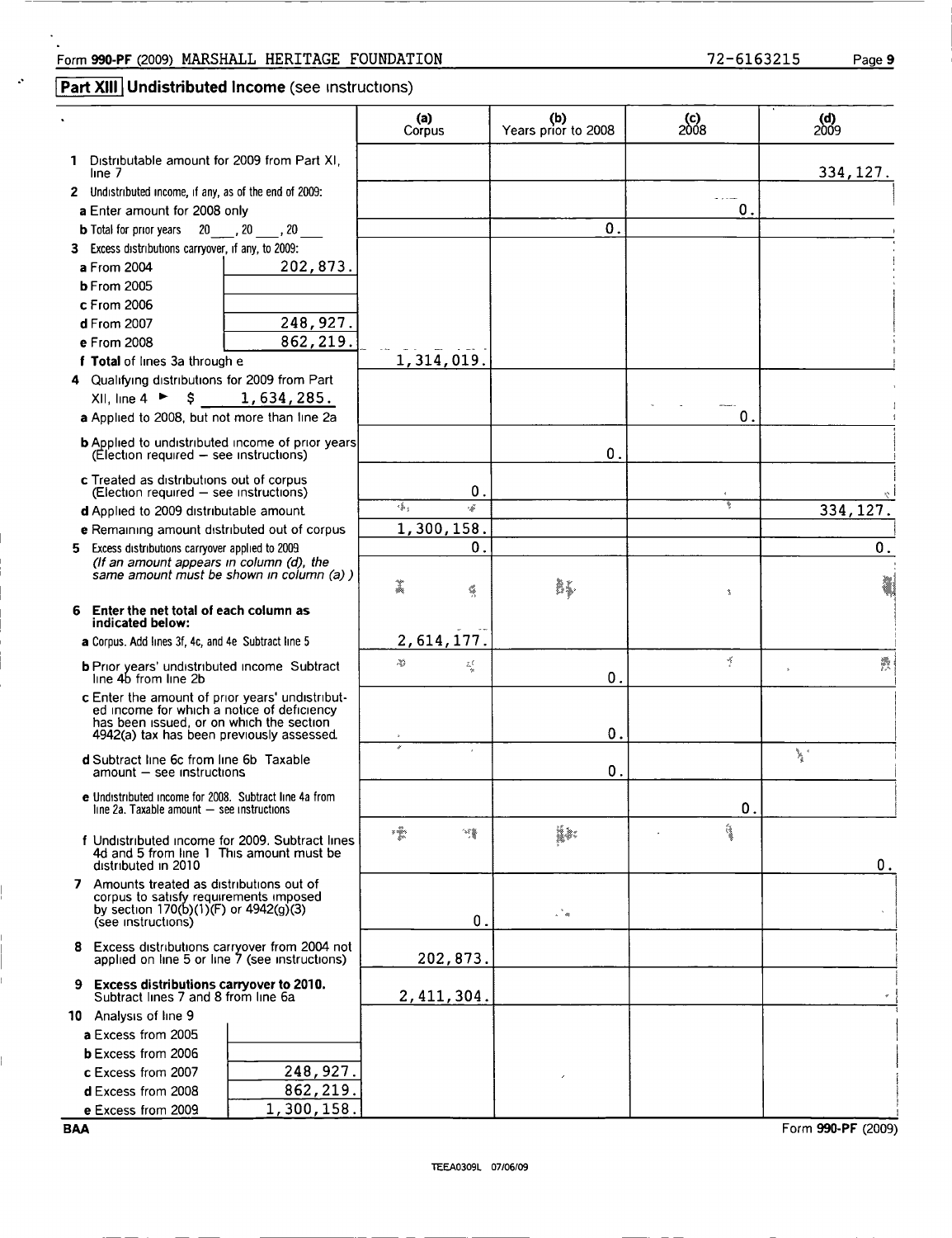| Form 990-PF (2009) MARSHALL HERITAGE FOUNDATION                                                                                                                                                                                                                                                                          |          |            |               | 72-6163215      | Page 10    |
|--------------------------------------------------------------------------------------------------------------------------------------------------------------------------------------------------------------------------------------------------------------------------------------------------------------------------|----------|------------|---------------|-----------------|------------|
| <b>Part XIV Private Operating Foundations</b> (see instructions and Part VII-A, question 9)                                                                                                                                                                                                                              |          |            |               |                 | N/A        |
| 1a If the foundation has received a ruling or determination letter that it is a private operating foundation, and the ruling<br>is effective for 2009, enter the date of the ruling                                                                                                                                      |          |            |               |                 |            |
| <b>b</b> Check box to indicate whether the foundation is a private operating foundation described in section                                                                                                                                                                                                             |          |            |               | $4942(j)(3)$ or | 4942(j)(5) |
| 2a Enter the lesser of the adjusted net                                                                                                                                                                                                                                                                                  | Tax year |            | Prior 3 years |                 |            |
| income from Part I or the minimum<br>investment return from Part X for<br>each year listed                                                                                                                                                                                                                               | (a) 2009 | $(b)$ 2008 | $(c)$ 2007    | $(d)$ 2006      | (e) Total  |
| <b>b</b> 85% of line 2a                                                                                                                                                                                                                                                                                                  |          |            |               |                 |            |
| c Qualifying distributions from Part XII,<br>line 4 for each year listed                                                                                                                                                                                                                                                 |          |            |               |                 |            |
| d Amounts included in line 2c not used directly<br>for active conduct of exempt activities                                                                                                                                                                                                                               |          |            |               |                 |            |
| e Qualifying distributions made directly<br>for active conduct of exempt activities<br>Subtract line 2d from line 2c                                                                                                                                                                                                     |          |            |               |                 |            |
| Complete 3a, b, or c for the<br>З.<br>alternative test relied upon                                                                                                                                                                                                                                                       |          |            |               |                 |            |
| $a$ 'Assets' alternative test $-$ enter                                                                                                                                                                                                                                                                                  |          |            |               |                 |            |
| (1) Value of all assets                                                                                                                                                                                                                                                                                                  |          |            |               |                 |            |
| (2) Value of assets qualifying under<br>section 4942(j)(3)(B)(i)                                                                                                                                                                                                                                                         |          |            |               |                 |            |
| <b>b</b> 'Endowment' alternative test $-$ enter 2/3 of<br>minimum investment return shown in Part X,<br>line 6 for each year listed.                                                                                                                                                                                     |          |            |               |                 |            |
| c 'Support' alternative test $-$ enter                                                                                                                                                                                                                                                                                   |          |            |               |                 |            |
| (1) Total support other than gross<br>investment income (interest,<br>dividends, rents, payments<br>on securities loans (section<br>$512(a)(5)$ , or royalties).                                                                                                                                                         |          |            |               |                 |            |
| (2) Support from general public and 5 or<br>more exempt organizations as provided<br>in section $4942(j)(3)(B)(iii)$                                                                                                                                                                                                     |          |            |               |                 |            |
| (3) Largest amount of support from<br>an exempt organization                                                                                                                                                                                                                                                             |          |            |               |                 |            |
| (4) Gross investment income.                                                                                                                                                                                                                                                                                             |          |            |               |                 |            |
| Part XV<br>Supplementary Information (Complete this part only if the organization had \$5,000 or more in<br>assets at any time during the year $-$ see instructions.)                                                                                                                                                    |          |            |               |                 |            |
| <b>Information Regarding Foundation Managers:</b>                                                                                                                                                                                                                                                                        |          |            |               |                 |            |
| a List any managers of the foundation who have contributed more than 2% of the total contributions received by the foundation before the<br>close of any tax year (but only if they have contributed more than \$5,000) (See section 507(d)(2))<br>None                                                                  |          |            |               |                 |            |
|                                                                                                                                                                                                                                                                                                                          |          |            |               |                 |            |
| <b>b</b> List any managers of the foundation who own 10% or more of the stock of a corporation (or an equally large portion of the ownership of<br>a partnership or other entity) of which the foundation has a 10% or greater interest<br>None                                                                          |          |            |               |                 |            |
| 2 Information Regarding Contribution, Grant, Gift, Loan, Scholarship, etc, Programs:                                                                                                                                                                                                                                     |          |            |               |                 |            |
| $ X $ if the foundation only makes contributions to preselected charitable organizations and does not accept unsolicited<br>Check here ▶<br>requests for funds. If the foundation makes gifts, grants, etc, (see instructions) to individuals or organizations under other conditions,<br>complete items 2a, b, c, and d |          |            |               |                 |            |
| a The name, address, and telephone number of the person to whom applications should be addressed                                                                                                                                                                                                                         |          |            |               |                 |            |
|                                                                                                                                                                                                                                                                                                                          |          |            |               |                 |            |

b The form in which applications should be submitted and information and materials they should include

 $\overline{\phantom{a}}$ 

c Any submission deadlines:

d Any restrictions or limitations on awards, such as by geographical areas, charitable fields, kinds of institutions, or other factors.

 $\ddot{\phantom{a}}$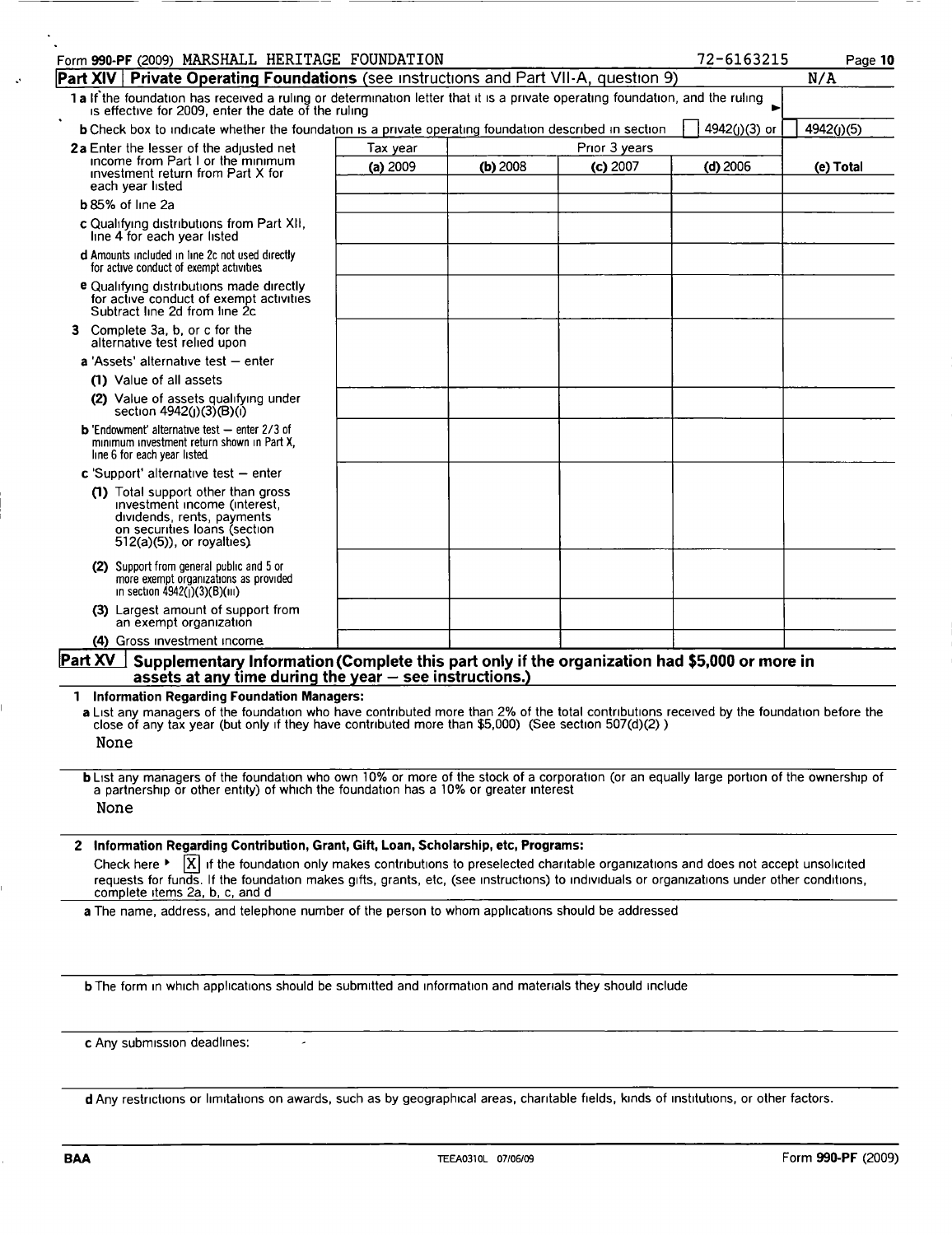| Recipient                                            |                                                                                                                    |                                      |                                     |            |
|------------------------------------------------------|--------------------------------------------------------------------------------------------------------------------|--------------------------------------|-------------------------------------|------------|
| Name and address (home or business)                  | If recipient is an individual,<br>show any relationship to<br>any foundation manager or<br>substantial contributor | Foundation<br>status of<br>recipient | Purpose of grant or<br>contribution | Amount     |
| a Paid during the year                               |                                                                                                                    |                                      |                                     |            |
| See Statement 6                                      |                                                                                                                    |                                      |                                     |            |
|                                                      |                                                                                                                    |                                      |                                     |            |
|                                                      |                                                                                                                    |                                      |                                     |            |
|                                                      |                                                                                                                    |                                      |                                     |            |
|                                                      |                                                                                                                    |                                      |                                     |            |
|                                                      |                                                                                                                    |                                      |                                     |            |
|                                                      |                                                                                                                    |                                      |                                     |            |
|                                                      |                                                                                                                    |                                      |                                     |            |
|                                                      |                                                                                                                    |                                      |                                     |            |
|                                                      |                                                                                                                    |                                      |                                     |            |
|                                                      |                                                                                                                    |                                      |                                     |            |
|                                                      |                                                                                                                    |                                      |                                     |            |
|                                                      |                                                                                                                    |                                      |                                     |            |
|                                                      |                                                                                                                    |                                      |                                     |            |
|                                                      |                                                                                                                    |                                      |                                     |            |
|                                                      |                                                                                                                    |                                      |                                     |            |
|                                                      |                                                                                                                    |                                      |                                     |            |
|                                                      |                                                                                                                    |                                      |                                     |            |
|                                                      |                                                                                                                    |                                      |                                     |            |
|                                                      |                                                                                                                    |                                      |                                     |            |
|                                                      |                                                                                                                    |                                      |                                     |            |
|                                                      |                                                                                                                    |                                      |                                     |            |
|                                                      |                                                                                                                    |                                      |                                     |            |
|                                                      |                                                                                                                    |                                      |                                     |            |
|                                                      |                                                                                                                    |                                      |                                     |            |
|                                                      |                                                                                                                    |                                      |                                     |            |
|                                                      |                                                                                                                    |                                      | $\blacktriangledown$                |            |
| <b>Total</b><br><b>b</b> Approved for future payment |                                                                                                                    |                                      | 3a                                  | 1,633,000. |
|                                                      |                                                                                                                    |                                      |                                     |            |
|                                                      |                                                                                                                    |                                      |                                     |            |
|                                                      |                                                                                                                    |                                      |                                     |            |
|                                                      |                                                                                                                    |                                      |                                     |            |
|                                                      |                                                                                                                    |                                      |                                     |            |
|                                                      |                                                                                                                    |                                      |                                     |            |
|                                                      |                                                                                                                    |                                      |                                     |            |
|                                                      |                                                                                                                    |                                      |                                     |            |
|                                                      |                                                                                                                    |                                      |                                     |            |
|                                                      |                                                                                                                    |                                      |                                     |            |
|                                                      |                                                                                                                    |                                      |                                     |            |
|                                                      |                                                                                                                    |                                      |                                     |            |
|                                                      |                                                                                                                    |                                      |                                     |            |
|                                                      |                                                                                                                    |                                      |                                     |            |

## **Rant XV Supplementary Information (continued)**

 $\begin{bmatrix} 1 & 3 & 5 \end{bmatrix}$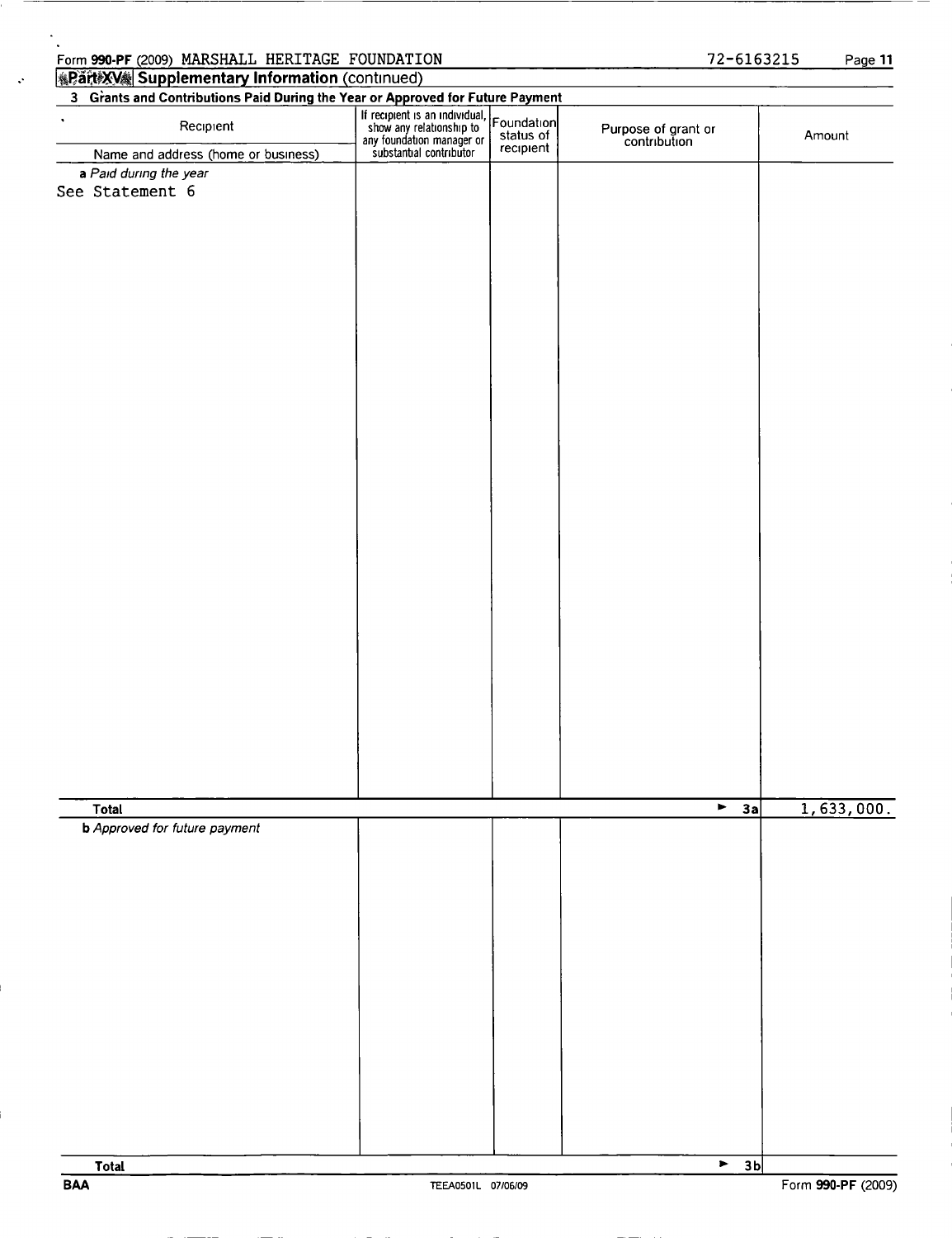.

|  |  | Part XVI-A Analysis of Income-Producing Activities |  |
|--|--|----------------------------------------------------|--|
|--|--|----------------------------------------------------|--|

|               | Enter gross amounts unless otherwise indicated                                                                                                                                                                                    | Unrelated business income      |                                                                                                                                   | Excluded by section 512, 513, or 514 |                                                                                                                       |                                                                       |
|---------------|-----------------------------------------------------------------------------------------------------------------------------------------------------------------------------------------------------------------------------------|--------------------------------|-----------------------------------------------------------------------------------------------------------------------------------|--------------------------------------|-----------------------------------------------------------------------------------------------------------------------|-----------------------------------------------------------------------|
|               | 1 Program service revenue:                                                                                                                                                                                                        | (a)<br><b>Business</b><br>code | (b)<br>Amount                                                                                                                     | (c)<br>Exclu-<br>SION<br>code        | (d)<br>Amount                                                                                                         | (e)<br>Related or exempt<br>function income<br>(see the instructions) |
| a             |                                                                                                                                                                                                                                   |                                |                                                                                                                                   |                                      |                                                                                                                       |                                                                       |
| b             | <u> 1989 - Johann Stoff, deutscher Stoffen und der Stoffen und der Stoffen und der Stoffen und der Stoffen und der</u>                                                                                                            |                                |                                                                                                                                   |                                      |                                                                                                                       |                                                                       |
| c             |                                                                                                                                                                                                                                   |                                |                                                                                                                                   |                                      |                                                                                                                       |                                                                       |
| d             | <u> 1989 - Johann Stein, mars an deus Frankryk († 1958)</u>                                                                                                                                                                       |                                |                                                                                                                                   |                                      |                                                                                                                       |                                                                       |
| e             |                                                                                                                                                                                                                                   |                                |                                                                                                                                   |                                      |                                                                                                                       |                                                                       |
| f             | g Fees and contracts from government agencies                                                                                                                                                                                     |                                |                                                                                                                                   |                                      |                                                                                                                       |                                                                       |
|               |                                                                                                                                                                                                                                   |                                |                                                                                                                                   |                                      |                                                                                                                       |                                                                       |
| з             | 2 Membership dues and assessments<br>Interest on savings and temporary cash investments                                                                                                                                           |                                |                                                                                                                                   | 14                                   | 25,776.                                                                                                               |                                                                       |
| 4             | Dividends and interest from securities                                                                                                                                                                                            |                                |                                                                                                                                   | 14                                   | 3,518,773.                                                                                                            |                                                                       |
| 5             | Net rental income or (loss) from real estate                                                                                                                                                                                      | $\omega$                       | $\sqrt{4\frac{1}{2} \frac{1}{2} \frac{1}{2} \frac{1}{2} \frac{1}{2} \frac{1}{2} \frac{1}{2} \frac{1}{2} \frac{1}{2} \frac{1}{2}}$ | $\frac{1}{4}$                        | 3. 多元 法人 医大门                                                                                                          | 言語                                                                    |
|               | a Debt-financed property                                                                                                                                                                                                          |                                |                                                                                                                                   |                                      |                                                                                                                       |                                                                       |
|               | <b>b</b> Not debt-financed property                                                                                                                                                                                               |                                |                                                                                                                                   |                                      |                                                                                                                       |                                                                       |
| 6             | Net rental income or (loss) from personal property                                                                                                                                                                                |                                |                                                                                                                                   |                                      |                                                                                                                       |                                                                       |
| 7             | Other investment income                                                                                                                                                                                                           |                                |                                                                                                                                   |                                      |                                                                                                                       |                                                                       |
| 8             | Gain or (loss) from sales of assets other than inventory                                                                                                                                                                          |                                |                                                                                                                                   |                                      |                                                                                                                       |                                                                       |
| 9             | Net income or (loss) from special events                                                                                                                                                                                          |                                |                                                                                                                                   |                                      |                                                                                                                       |                                                                       |
| 10            | Gross profit or (loss) from sales of inventory                                                                                                                                                                                    |                                |                                                                                                                                   |                                      |                                                                                                                       |                                                                       |
| 11            | Other revenue                                                                                                                                                                                                                     |                                | <b>A</b>                                                                                                                          |                                      | <b>1000 12:40 12:40 12:40 12:40 12:40 12:40 12:40 12:40 12:40 12:40 12:40 12:40 12:40 12:40 12:40 12:40 12:40 12:</b> | 等にく<br>$\mathcal{H}$                                                  |
| а             | <u> 1989 - Johann Stein, mars ann an t-Amhain an t-Amhain an t-Amhain an t-Amhain an t-Amhain an t-Amhain an t-A</u>                                                                                                              |                                |                                                                                                                                   |                                      |                                                                                                                       |                                                                       |
| b             |                                                                                                                                                                                                                                   |                                |                                                                                                                                   |                                      |                                                                                                                       |                                                                       |
| c             |                                                                                                                                                                                                                                   |                                |                                                                                                                                   |                                      |                                                                                                                       |                                                                       |
| d             |                                                                                                                                                                                                                                   |                                |                                                                                                                                   |                                      |                                                                                                                       |                                                                       |
| e             |                                                                                                                                                                                                                                   |                                |                                                                                                                                   |                                      |                                                                                                                       |                                                                       |
|               |                                                                                                                                                                                                                                   |                                |                                                                                                                                   |                                      |                                                                                                                       |                                                                       |
|               | 12 Subtotal Add columns (b), (d), and (e)                                                                                                                                                                                         | <b>AL ANDER</b>                |                                                                                                                                   | 38.4                                 | 3,544,549.                                                                                                            |                                                                       |
|               | 13 Total. Add line 12, columns (b), (d), and (e)                                                                                                                                                                                  |                                |                                                                                                                                   |                                      | 13                                                                                                                    | 3,544,549.                                                            |
|               | (See worksheet in the instructions for line 13 to verify calculations )                                                                                                                                                           |                                |                                                                                                                                   |                                      |                                                                                                                       |                                                                       |
|               | Part XVI-B Relationship of Activities to the Accomplishment of Exempt Purposes                                                                                                                                                    |                                |                                                                                                                                   |                                      |                                                                                                                       |                                                                       |
|               |                                                                                                                                                                                                                                   |                                |                                                                                                                                   |                                      |                                                                                                                       |                                                                       |
| Line No.<br>▼ | Explain below how each activity for which income is reported in column (e) of Part XVI-A contributed importantly to the<br>accomplishment of the foundation's exempt purposes (other than by providing funds for such purposes) ( |                                |                                                                                                                                   |                                      |                                                                                                                       |                                                                       |
|               |                                                                                                                                                                                                                                   |                                |                                                                                                                                   |                                      |                                                                                                                       |                                                                       |
| N/A           |                                                                                                                                                                                                                                   |                                |                                                                                                                                   |                                      |                                                                                                                       |                                                                       |
|               |                                                                                                                                                                                                                                   |                                |                                                                                                                                   |                                      |                                                                                                                       |                                                                       |
|               |                                                                                                                                                                                                                                   |                                |                                                                                                                                   |                                      |                                                                                                                       |                                                                       |
|               |                                                                                                                                                                                                                                   |                                |                                                                                                                                   |                                      |                                                                                                                       |                                                                       |
|               |                                                                                                                                                                                                                                   |                                |                                                                                                                                   |                                      |                                                                                                                       |                                                                       |
|               |                                                                                                                                                                                                                                   |                                |                                                                                                                                   |                                      |                                                                                                                       |                                                                       |
|               |                                                                                                                                                                                                                                   |                                |                                                                                                                                   |                                      |                                                                                                                       |                                                                       |
|               |                                                                                                                                                                                                                                   |                                |                                                                                                                                   |                                      |                                                                                                                       |                                                                       |
|               |                                                                                                                                                                                                                                   |                                |                                                                                                                                   |                                      |                                                                                                                       |                                                                       |
|               |                                                                                                                                                                                                                                   |                                |                                                                                                                                   |                                      |                                                                                                                       |                                                                       |
|               |                                                                                                                                                                                                                                   |                                |                                                                                                                                   |                                      |                                                                                                                       |                                                                       |
|               |                                                                                                                                                                                                                                   |                                |                                                                                                                                   |                                      |                                                                                                                       |                                                                       |
|               |                                                                                                                                                                                                                                   |                                |                                                                                                                                   |                                      |                                                                                                                       |                                                                       |
|               |                                                                                                                                                                                                                                   |                                |                                                                                                                                   |                                      |                                                                                                                       |                                                                       |
|               |                                                                                                                                                                                                                                   |                                |                                                                                                                                   |                                      |                                                                                                                       |                                                                       |
|               |                                                                                                                                                                                                                                   |                                |                                                                                                                                   |                                      |                                                                                                                       |                                                                       |
|               |                                                                                                                                                                                                                                   |                                |                                                                                                                                   |                                      |                                                                                                                       |                                                                       |
|               |                                                                                                                                                                                                                                   |                                |                                                                                                                                   |                                      |                                                                                                                       |                                                                       |
|               |                                                                                                                                                                                                                                   |                                |                                                                                                                                   |                                      |                                                                                                                       |                                                                       |
|               |                                                                                                                                                                                                                                   |                                |                                                                                                                                   |                                      |                                                                                                                       |                                                                       |
|               |                                                                                                                                                                                                                                   |                                |                                                                                                                                   |                                      |                                                                                                                       |                                                                       |

 $\mathbb{F}$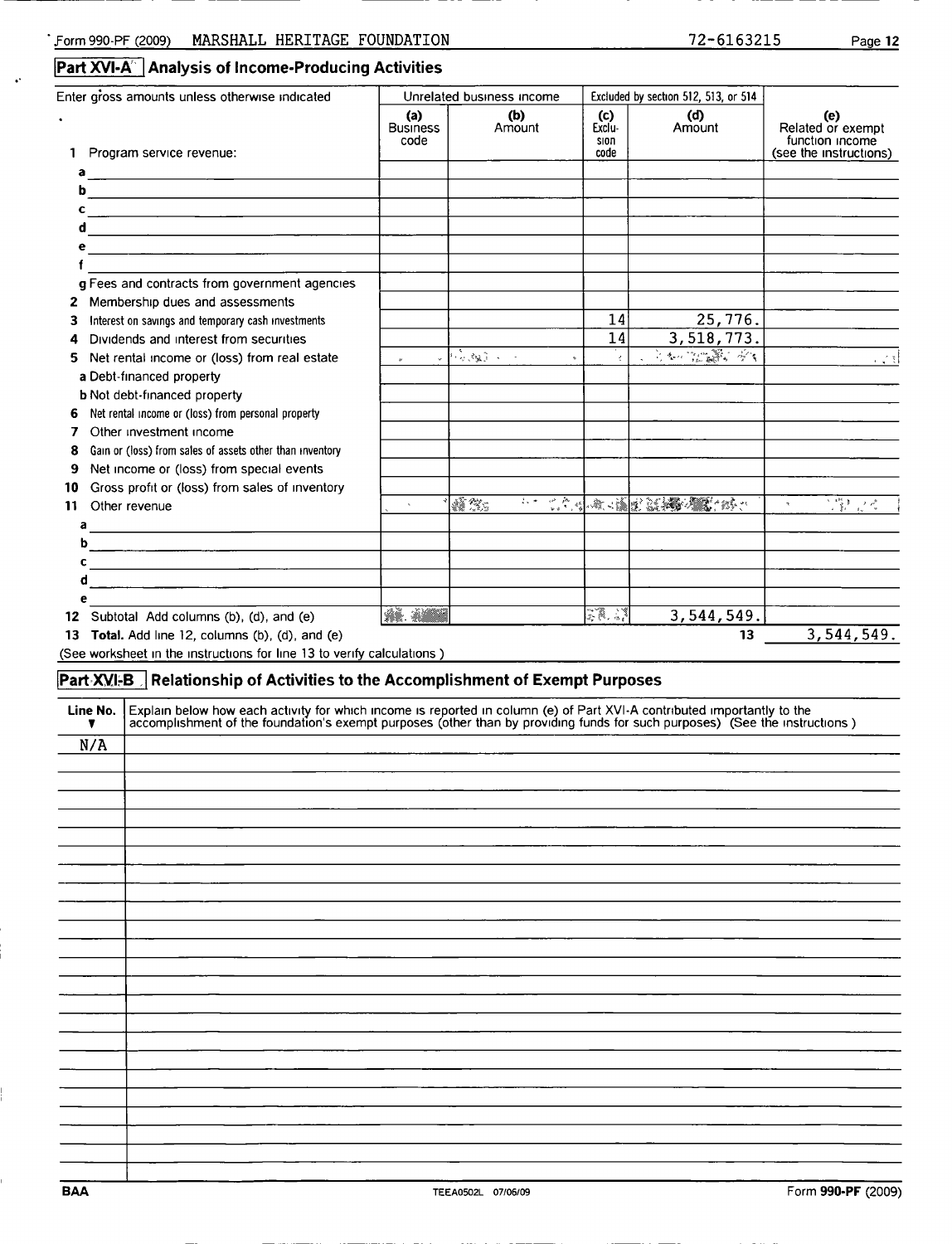| MARSHALL HERITAGE FOUNDATION<br>orm 990-PF (2009) |  |
|---------------------------------------------------|--|
|---------------------------------------------------|--|

| Form 990-PF (2009) |                             | MARSHALL HERITAGE FOUNDATION | 72-6163215                                                                                                  | Page 13 |
|--------------------|-----------------------------|------------------------------|-------------------------------------------------------------------------------------------------------------|---------|
|                    | <b>Exempt Organizations</b> |                              | <b>Part XVII</b> : Information Regarding Transfers To and Transactions and Relationships With Noncharitable |         |

|                                                                                                                                                                                                                                                           | $8 - 1$            | Yes.  | No.    |
|-----------------------------------------------------------------------------------------------------------------------------------------------------------------------------------------------------------------------------------------------------------|--------------------|-------|--------|
| Did the organization directly or indirectly engage in any of the following with any other organization<br>described in section 501(c) of the Code (other than section 501(c)(3) organizations) or in section 527,<br>relating to political organizations? | 3.78<br>ふく あいしょう   | 17.祭费 | YOU SE |
| <b>a</b> Transfers from the reporting foundation to a noncharitable exempt organization of                                                                                                                                                                | ing s≫<br>me e     |       |        |
| $(1)$ Cash                                                                                                                                                                                                                                                | 1 a (1)            |       | A      |
| (2) Other assets                                                                                                                                                                                                                                          | 1a(2)              |       | X      |
| <b>b</b> Other transactions                                                                                                                                                                                                                               | المحلا المحمدين    |       |        |
| (1) Sales of assets to a noncharitable exempt organization                                                                                                                                                                                                | 1b(1)              |       | x      |
| (2) Purchases of assets from a noncharitable exempt organization                                                                                                                                                                                          | 1 <sub>b</sub> (2) |       | X      |
| (3) Rental of facilities, equipment, or other assets                                                                                                                                                                                                      | 1 <sub>b</sub> (3) |       | X      |
| (4) Reimbursement arrangements                                                                                                                                                                                                                            | 1 b (4)            |       | x      |
| (5) Loans or loan quarantees                                                                                                                                                                                                                              | 1 <sub>b</sub> (5) |       | X      |
| (6) Performance of services or membership or fundraising solicitations                                                                                                                                                                                    | 1 b(6)             |       | X      |
| c Sharing of facilities, equipment, mailing lists, other assets, or paid employees                                                                                                                                                                        | 1с                 |       | X      |

**d** If the answer to any of the above is 'Yes,' complete the following schedule. Column **(b)** should always show the fair market value of the goods, other assets, or services given by the reporting foundation. If the foundation received less than fair market value in<br>any transaction or sharing arrangement, show in column **(d)** the value of the goods, other a

| (a) Line no. | (b) Amount involved | (c) Name of noncharitable exempt organization | (d) Description of transfers, transactions, and sharing arrangements |
|--------------|---------------------|-----------------------------------------------|----------------------------------------------------------------------|
| N/A          |                     |                                               |                                                                      |
|              |                     |                                               |                                                                      |
|              |                     |                                               |                                                                      |
|              |                     |                                               |                                                                      |
|              |                     |                                               |                                                                      |
|              |                     |                                               |                                                                      |
|              |                     |                                               |                                                                      |
|              |                     |                                               |                                                                      |
|              |                     |                                               |                                                                      |
|              |                     |                                               |                                                                      |
|              |                     |                                               |                                                                      |
|              |                     |                                               |                                                                      |
|              |                     |                                               |                                                                      |
|              |                     |                                               |                                                                      |
|              |                     |                                               |                                                                      |
|              |                     |                                               |                                                                      |
|              |                     |                                               |                                                                      |

| 2a Is the foundation directly or indirectly affiliated with, or related to, one or more tax-exempt organizations described in section 501(c) of the Code (other than section 501(c)(3)) or in section 527? |                          | XINo<br>Yes                                                                                                                                                                                   |
|------------------------------------------------------------------------------------------------------------------------------------------------------------------------------------------------------------|--------------------------|-----------------------------------------------------------------------------------------------------------------------------------------------------------------------------------------------|
| <b>b</b> If 'Yes,' complete the following schedule                                                                                                                                                         |                          |                                                                                                                                                                                               |
| (a) Name of organization                                                                                                                                                                                   | (b) Type of organization | (c) Description of relationship                                                                                                                                                               |
| N/A                                                                                                                                                                                                        |                          |                                                                                                                                                                                               |
|                                                                                                                                                                                                            |                          |                                                                                                                                                                                               |
|                                                                                                                                                                                                            |                          |                                                                                                                                                                                               |
|                                                                                                                                                                                                            |                          |                                                                                                                                                                                               |
|                                                                                                                                                                                                            |                          |                                                                                                                                                                                               |
| complete Declaration of preparer (other than taxpayer or fiduciary) is based on all informat                                                                                                               |                          | Under penalties of perjury, I declare that I have examined this return, including accompanying schedules and statements, and to the best of my knowledge and belief, it is true, correct, and |

|                       |                                         | Signature of officer of trustee                                                                        |                                                                          |
|-----------------------|-----------------------------------------|--------------------------------------------------------------------------------------------------------|--------------------------------------------------------------------------|
| G<br>N<br>н<br>R<br>E | Paid<br>Pre-<br>parer's<br>Jse.<br>Only | Preparer's<br>signature<br>Firm's name (or<br>vours if self-<br>employed),<br>address, and<br>ZIP code | Self-Prepared<br><b>STATE OF STREET</b><br><b>MARK COMPANY COMMUNIST</b> |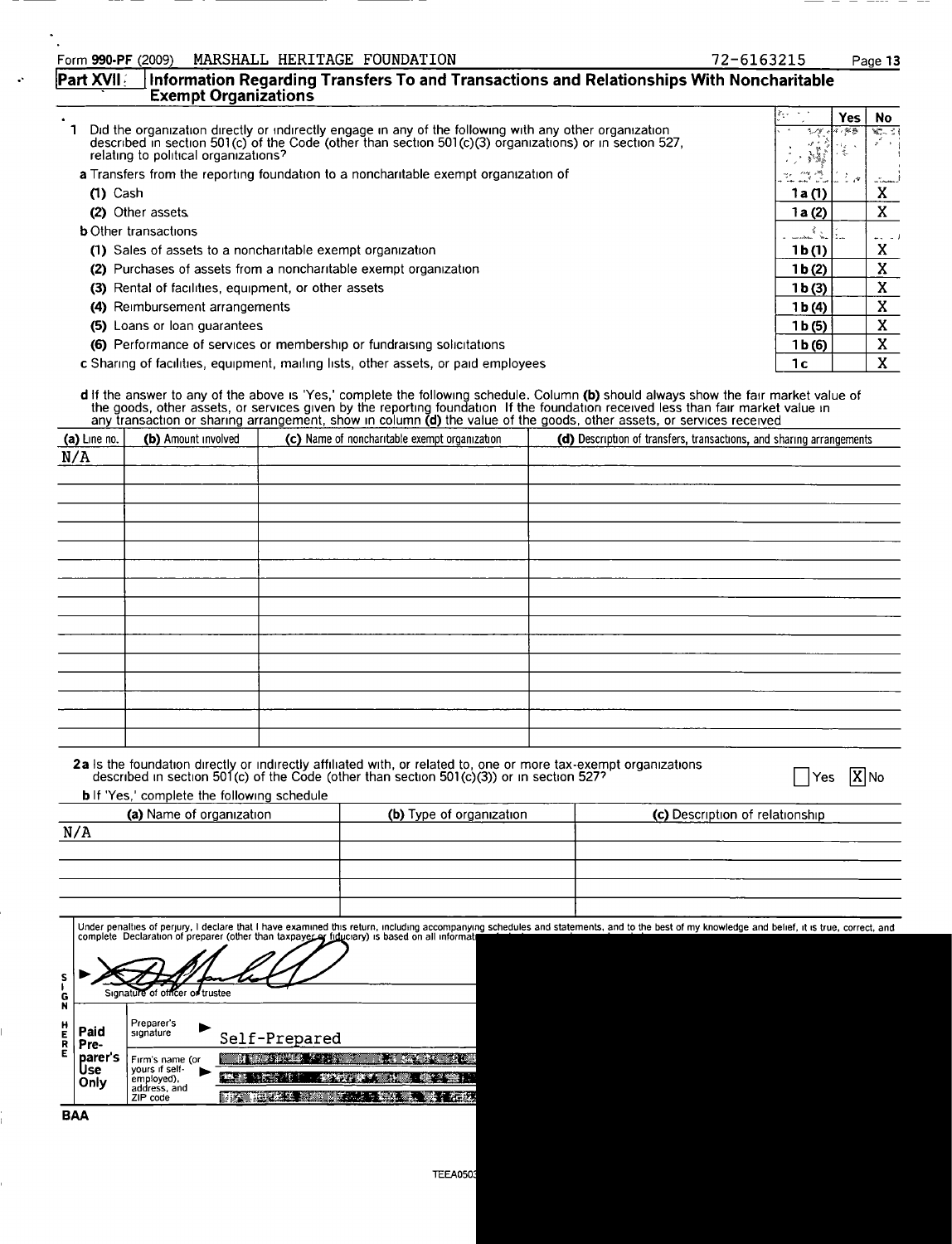| 2009                                                                          | <b>Federal Statements</b>                                                                                                                                                                                                             | Page 1                                                              |
|-------------------------------------------------------------------------------|---------------------------------------------------------------------------------------------------------------------------------------------------------------------------------------------------------------------------------------|---------------------------------------------------------------------|
| <b>Client 57075</b>                                                           | <b>MARSHALL HERITAGE FOUNDATION</b><br>(FORMERLY MARSHALL MUSEUM AND LIBRARY)                                                                                                                                                         | 72-6163215                                                          |
| 11/12/10                                                                      |                                                                                                                                                                                                                                       | 04 21 PM                                                            |
| <b>Statement 1</b><br>Form 990-PF, Part I, Line 16a<br><b>Legal Fees</b>      |                                                                                                                                                                                                                                       |                                                                     |
| ALLEN & GOOCH<br>HUNTER & BLAZIER<br>WARE, JACKSON, LEE & CHAMBERS            | (b) Net<br>(c)<br>(a)<br>Adjusted<br>Expenses<br>Investment<br>Per Books<br>Net Income<br>Income<br>$213,763.$ \$<br>213,763.<br>S.<br>38,721.<br>38,721.<br>22,539.<br>22,539.<br>$275,023.$ \$<br>275,023.<br>Total $\overline{\$}$ | (d)<br>Charitable<br>Purposes<br>σ.                                 |
| <b>Statement 2</b><br>Form 990-PF, Part I, Line 16b<br><b>Accounting Fees</b> |                                                                                                                                                                                                                                       |                                                                     |
| BETTY M. ESTOPINAL, CPA                                                       | (a)<br>(b) Net<br>(c)<br>Investment<br>Adjusted<br>Expenses<br>per Books<br>Income<br>Net Income<br>$2,570.$ \$<br><u>1,285.</u><br>\$<br>2,570.<br>Total $\overline{s}$<br>1,285.                                                    | (d)<br>Charitable<br>Purposes<br><u>1,285.</u><br>1,285.            |
| <b>Statement 3</b><br>Form 990-PF, Part I, Line 18<br><b>Taxes</b>            |                                                                                                                                                                                                                                       |                                                                     |
| 2009 EXCISE TAX                                                               | (b) Net<br>(c)<br>(a)<br>Investment<br>Adjusted<br>Expenses<br>per Books<br>Net Income<br>Income<br>32,663.<br>$\overline{32,663}$ .<br>$\overline{\mathfrak{o}}$ .<br>Total <sub>2</sub>                                             | (d)<br>Charitable<br>Purposes<br>$\overline{0}$ .                   |
| <b>Statement 4</b><br>Form 990-PF, Part I, Line 23<br><b>Other Expenses</b>   |                                                                                                                                                                                                                                       |                                                                     |
| <b>BANK CHARGES</b>                                                           | (a)<br>(b) Net<br>(c)<br>Adjusted<br><b>Expenses</b><br>Investment<br>per Books<br>Income<br>Net Income<br>35.<br>$\frac{35}{35}$ $\frac{5}{5}$<br>$\overline{35}$ .<br>Total<br>\$                                                   | (d)<br>Charitable<br><b>Purposes</b><br>$\overline{\mathfrak{o}}$ . |
|                                                                               |                                                                                                                                                                                                                                       |                                                                     |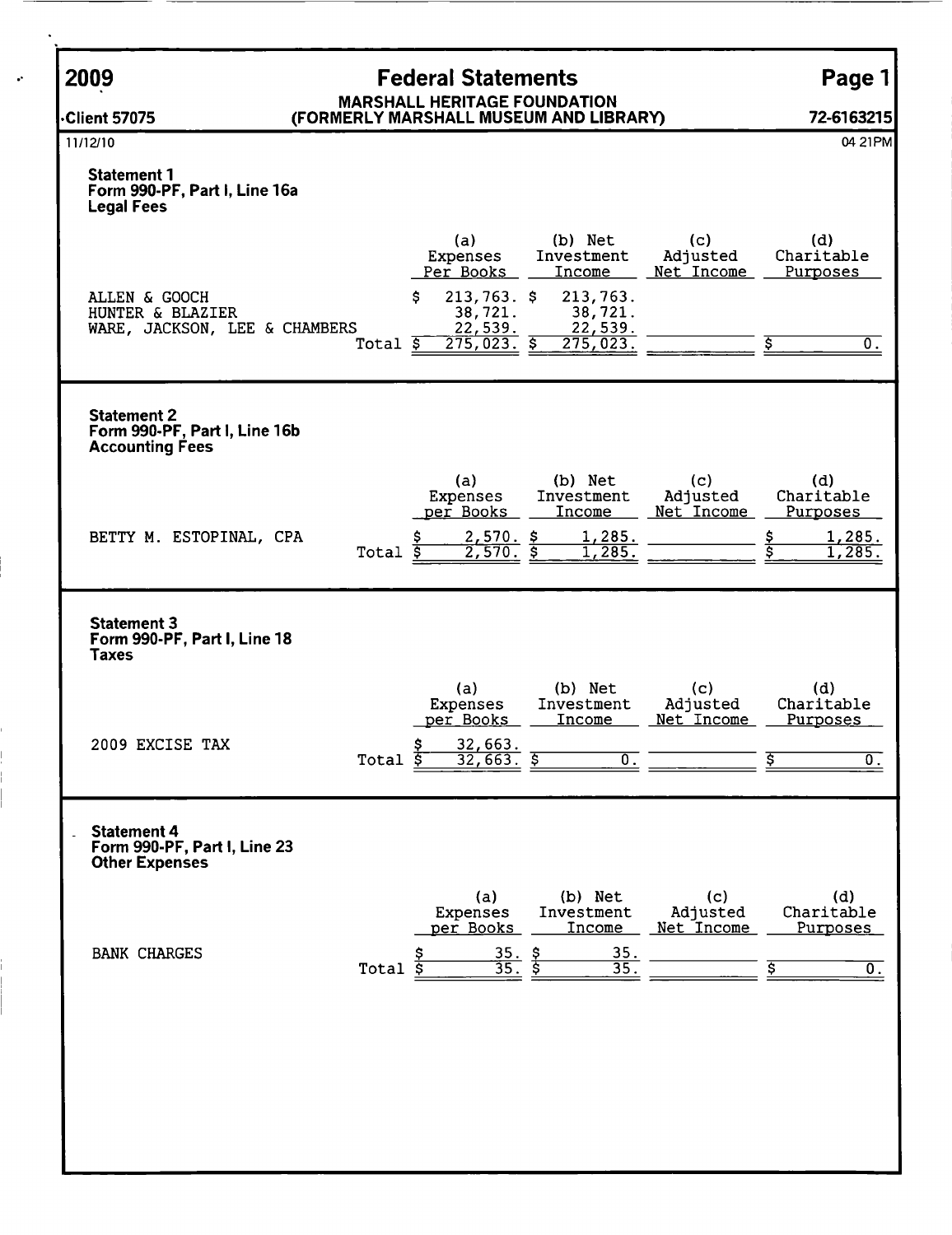l.

## 2009 Federal Statements Page 2 MARSHALL HERITAGE FOUNDATION -Client 57075 (FORMERLY MARSHALL MUSEUM AND LIBRARY) 72-6163215

## <sup>11</sup> /12/10 04 <sup>21</sup> PM

Statement 5 Form 990-PF, Part II, Line 13 Investments - Other

|                                                                                                                                                                                                                                                              | Valuation<br>Method                                  | <b>Book</b><br>Value                                                                         | Fair Market<br>Value                                                               |
|--------------------------------------------------------------------------------------------------------------------------------------------------------------------------------------------------------------------------------------------------------------|------------------------------------------------------|----------------------------------------------------------------------------------------------|------------------------------------------------------------------------------------|
| Other Investments                                                                                                                                                                                                                                            |                                                      |                                                                                              |                                                                                    |
| FUNDS CAP INCOME BUILDER<br>AMERICAN<br>AMERICAN FDS CAP WORLD GROW & INC<br>AMERICAN FDS CAPITAL WORLD BOND FD<br>AMERICAN FDS EURO PACIFIC GROWTH<br>BLACKROCK ENERGY & RESOURCES FUND<br>BLACKROCK GLOBAL EMERGING MKTS<br>BLACKROCK HIGH YIELD BOND FUND | Cost<br>Cost<br>Cost<br>Cost<br>Cost<br>Cost<br>Cost | $565,074.$ \$<br>s<br>562,646.<br>1,362,236.<br>280,075.<br>753,725.<br>700,075.<br>592,602. | 575,239.<br>581,754.<br>1,364,453.<br>290,948.<br>772,339.<br>746,651.<br>611,491. |
|                                                                                                                                                                                                                                                              | Total                                                | 4,816,433                                                                                    | 4,942,875.                                                                         |

### Statement 6 Form 990-PF, Part XV, Line 3a Recipient Paid During the Year

| Name and Address                                                                                    | Donee<br>Relationship | Found-<br>ation<br>Status | Purpose of<br>Grant    | Amount        |
|-----------------------------------------------------------------------------------------------------|-----------------------|---------------------------|------------------------|---------------|
| NORTHWOOD WOMAN'S CLUB<br>CHARITY FD<br>PO BOX 796155<br>DALLAS, TX 75379                           | <b>NONE</b>           | PUBLIC                    | <b>GENERAL SUPPORT</b> | 25,000.<br>\$ |
| DALLAS CASA<br>2815 GASTON AV<br>DALLAS, TX 75226                                                   | <b>NONE</b>           | <b>PUBLIC</b>             | GENERAL SUPPORT        | 100,000.      |
| FELLOWSHIP OF ORTHOPAEDIC<br><b>RESEARCHERS</b><br>320 HAMMOND HWY, SUITE 403<br>MATAIRIE, LA 70005 | <b>NONE</b>           | PUBLIC                    | GENERAL SUPPORT        | 100,000.      |
| MUSCULAR DYSTROPHY<br>ASSOCIATION<br>PO BOX 78960<br>PHOENIX, AZ 85062                              | <b>NONE</b>           | PUBLIC                    | GENERAL SUPPORT        | 100,000.      |
| M.D. ANDERSON CANCER CENTER<br>1515 HOLCOMBE BLVD<br>HOUSTON, TX 77030                              | <b>NONE</b>           | PUBLIC                    | GENERAL SUPPORT        | 200,000.      |
| INTERFAITH HOUSING<br>COALITION<br>5600 ROSS AVENUE<br>DALLAS, TX 75206                             | <b>NONE</b>           | PUBLIC                    | GENERAL SUPPORT        | 100,000.      |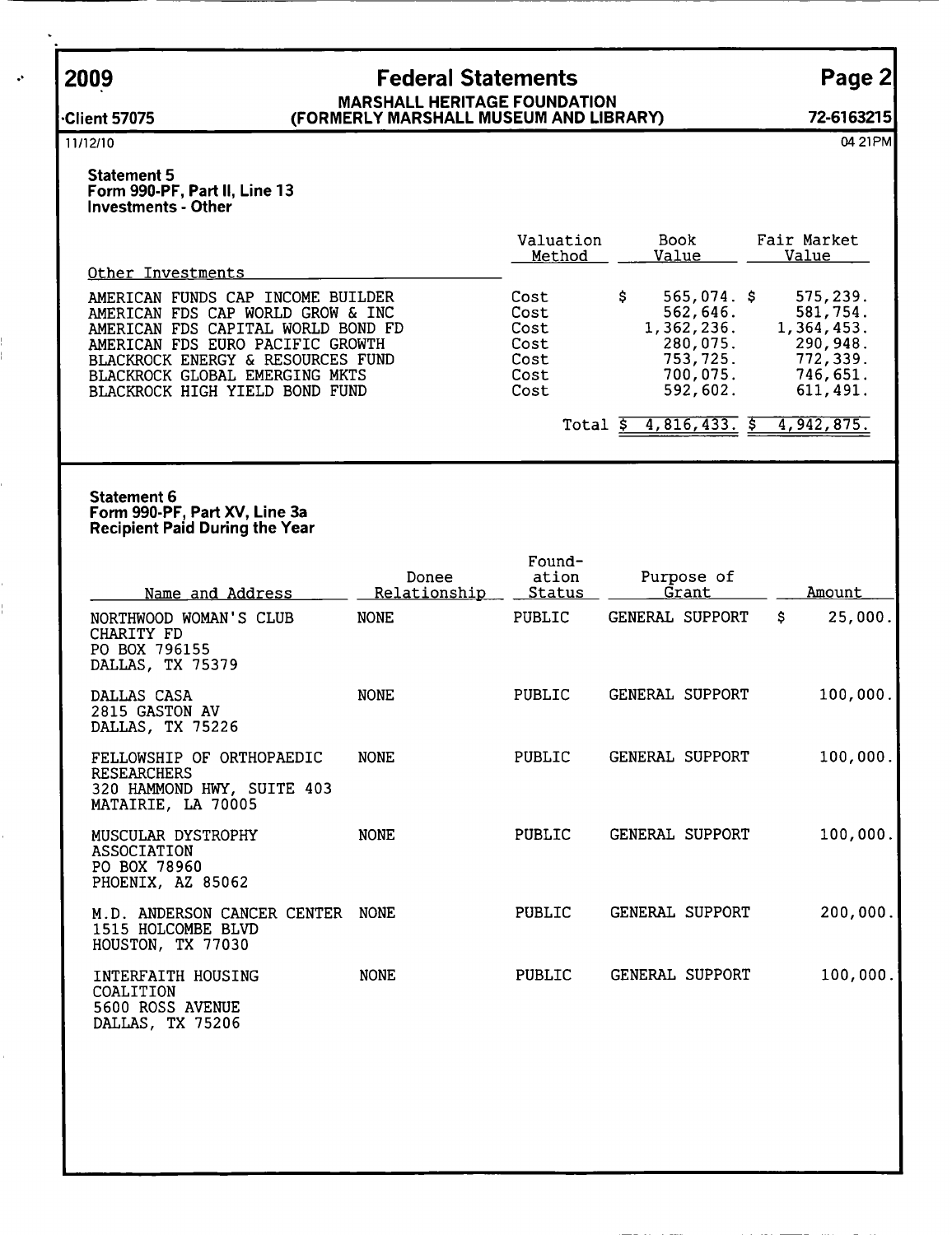## 2009 Federal Statements Page 3 MARSHALL HERITAGE FOUNDATION

## ,Client 57075 ( FORMERLY MARSHALL MUSEUM AND LIBRARY) 72-6163215

<sup>11</sup> /12/10 04 <sup>21</sup> PM

Statement 6 (continued) Form 990-PF, Part XV, Line 3a Recipient Paid During the Year

| Name and Address                                                                                          | Donee<br>Relationship | Found-<br>ation<br>Purpose of<br><u>Status</u><br>Grant |                        | Amount         |  |
|-----------------------------------------------------------------------------------------------------------|-----------------------|---------------------------------------------------------|------------------------|----------------|--|
| TULANE UNIVERSITY - A.B.<br>FREEMAN SCHOOL<br>1555 POYDRAS STREET, SUITE<br>1000<br>NEW ORLEANS, LA 70112 | <b>NONE</b>           | <b>PUBLIC</b>                                           | <b>GENERAL SUPPORT</b> | 50,000.<br>\$. |  |
| BAYLOR UNIVERSITY -<br>HANKAMER SCH OF BUS<br>ONE BEAR PLACE #97050<br>WACO, TX 76798                     | <b>NONE</b>           | PUBLIC                                                  | <b>GENERAL SUPPORT</b> | 50,000.        |  |
| AMERICANS FOR PROSPERITY<br>FOUNDATION<br>1726 M STREET NW, 10TH<br><b>FLOOR</b><br>WASHINGTON, DC 20036  | <b>NONE</b>           | <b>PUBLIC</b>                                           | GENERAL SUPPORT        | 250,000.       |  |
| INSTITUTE FOR ENERGY<br>RESEARCH<br>655 15TH STREET, NW, SUITE<br>825<br>WASHINGTON, DC 20005             | <b>NONE</b>           | PUBLIC                                                  | GENERAL SUPPORT        | 250,000.       |  |
| COMMITTEE TO REDUCE<br>INFECTIOUS DEATHS<br>185 EAST 85TH STREET, SUITE<br>35B<br>NEW YORK, NY 10028      | <b>NONE</b>           | PUBLIC                                                  | GENERAL SUPPORT        | 100,000.       |  |
| THE VOCAL MAJORITY<br>PO BOX 3063<br>COPPELL, TX 75019                                                    | <b>NONE</b>           | PUBLIC                                                  | GENERAL SUPPORT        | 3,000.         |  |
| MEMORIAL SLOAN-KETTERING<br>CANCER CTR<br>1275 YORK AVENUE<br>NEW YORK, NY 10065                          | <b>NONE</b>           | PUBLIC                                                  | GENERAL SUPPORT        | 200,000.       |  |
| TURNER SYNDROME SOCIETY<br>11250 WEST RD, SUITE G<br>HOUSTON, TX 77065                                    | <b>NONE</b>           | PUBLIC                                                  | GENERAL SUPPORT        | 5,000.         |  |
| AMERICAN RED CROSS<br>2025 E. STREET, NW<br>WASHINGTON, DC 20006                                          | <b>NONE</b>           | PUBLIC                                                  | GENERAL SUPPORT        | 100,000.       |  |

Total  $\frac{1}{5}$  1, 633, 000.